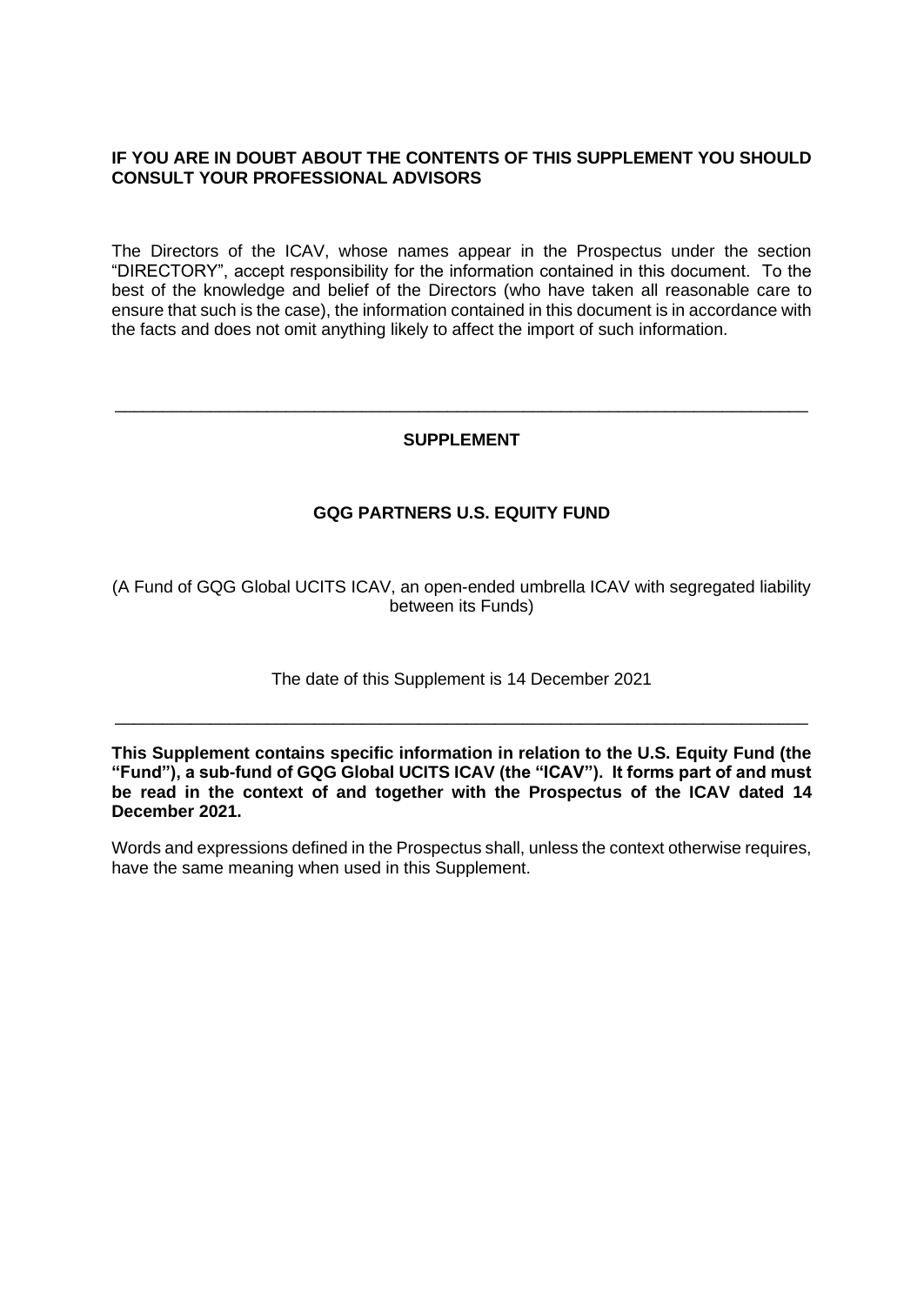## **INTRODUCTION**

This Supplement comprises information relating to the Shares of the Fund to be issued in accordance with the Prospectus and this Supplement.

The general details set out in the Prospectus apply to the Fund save where otherwise stated in this Supplement. To the extent that there is any inconsistency between this Supplement and the Prospectus this Supplement shall prevail.

### **Investors should read the "RISK FACTORS" section before investing in the Fund.**

### **DEFINITIONS**

**In this Supplement, the following words and phrases shall have the meaning indicated below:-**

| "Benchmark"                        | means the S&P 500 Index, Bloomberg Ticker SPXT.                                                                                                                                                                                                                                                                                                                                                                                                                                         |
|------------------------------------|-----------------------------------------------------------------------------------------------------------------------------------------------------------------------------------------------------------------------------------------------------------------------------------------------------------------------------------------------------------------------------------------------------------------------------------------------------------------------------------------|
| "Dealing Day"                      | means every Business Day;                                                                                                                                                                                                                                                                                                                                                                                                                                                               |
| "Dealing Deadline"                 | means in the case of subscriptions and redemptions,<br>3 p.m. (Irish time) on the Business Day of the relevant<br>Dealing Day or such other time as the Directors may<br>determine, provided always that no subscriptions or<br>redemptions will be accepted after the Valuation Point<br>on the relevant Dealing Day;                                                                                                                                                                  |
| "Emerging Markets<br>Country(ies)" | every nation in the world except the United States,<br>Canada, Japan, Australia, New Zealand, and most<br>countries located in Western Europe;                                                                                                                                                                                                                                                                                                                                          |
| "LEPOs"                            | Low Exercise Price Options, an asset whose strike<br>price is close to zero;                                                                                                                                                                                                                                                                                                                                                                                                            |
| "S&P 500"                          | means the S&P 500 Index. The S&P 500 is a stock<br>market index that can serve as a barometer of US<br>stock market performance, particularly with respect to<br>larger capitalization stocks. It is a market-weighted<br>index of stocks of 500 leading companies in leading<br>industries and represents a significant portion of the<br>market value of all stocks publicly traded in the United<br>States. Further details of this index can be found at<br>http://www.spglobal.com |
| "Valuation Point"                  | means 4pm EST on the relevant Dealing Day. For the<br>avoidance of doubt, the relevant Dealing Deadline will<br>always be before the Valuation Point.                                                                                                                                                                                                                                                                                                                                   |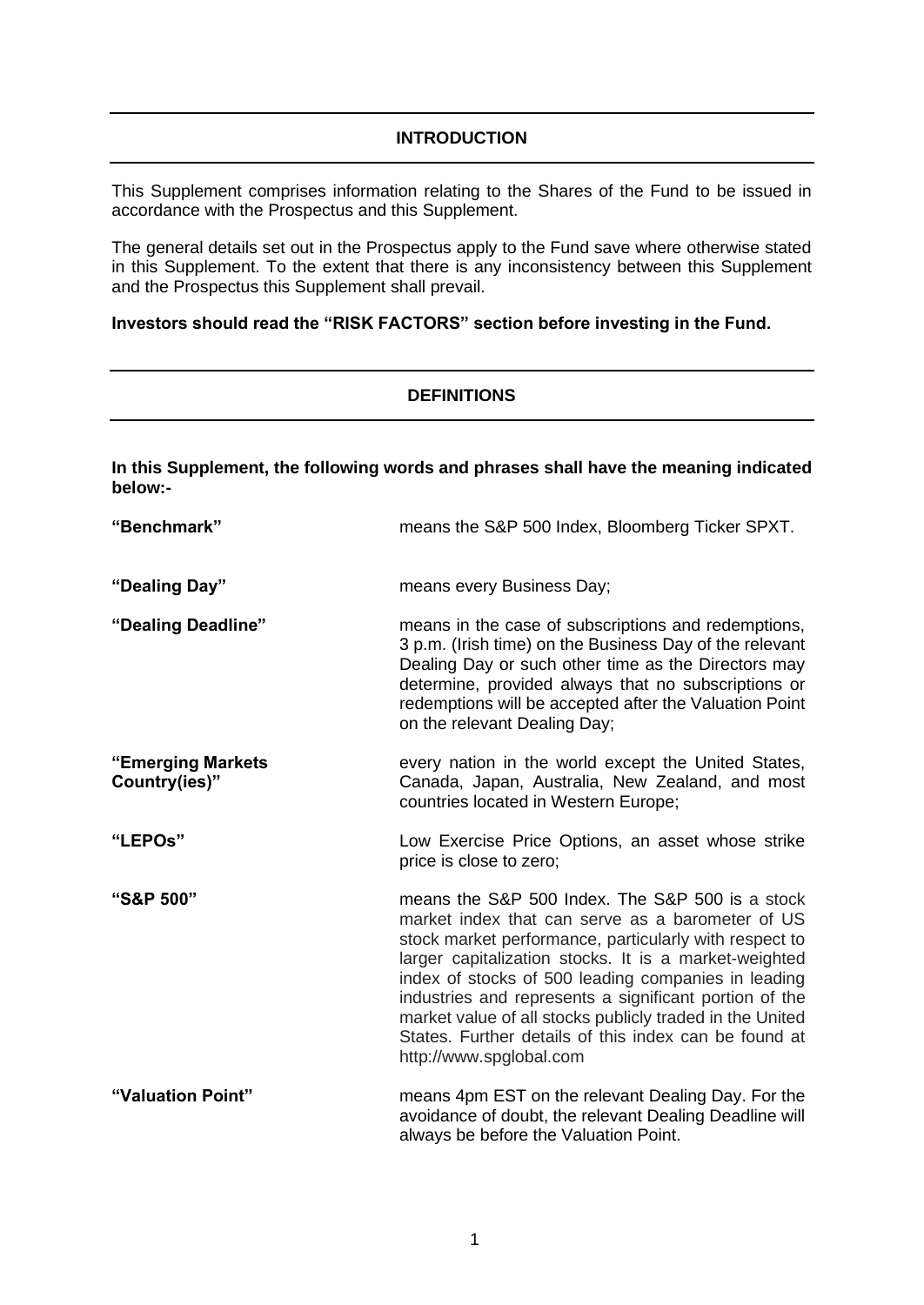### **Investment Objective**

The Fund's investment objective is to seek long term capital appreciation.

### **Investment Policies**

Once the Fund is fully invested, under normal circumstances the Fund invests at least 80% of its net assets in equity securities or equity-linked instruments, including common stock, preferred stock and options, of U.S. companies. The Fund also may invest in equity securities of non-U.S. companies in both developed and Emerging Markets.

This Fund has no limitation on the capitalization size of the companies in which it invests nor the industry focus of companies invested in. The Fund will invest in various industries.

The Fund considers a company to be a U.S. company if:

- (i) at least 50% of the company's assets are located in the U.S.;
- (ii) at least 50% of the company's revenue is generated in the U.S.;
- (iii) the company is organized, conducts its principal operations, or maintains its principal place of business or principal manufacturing facilities in the U.S.; or
- (iv) the company's securities are traded principally in the U.S.

The Fund will also invest in equity related securities including depositary receipts (including American Depositary Receipts ("ADRs"), European Depositary Receipts ("EDRs") and Global Depositary Receipts ("GDRs")), which are certificates typically issued by a bank or trust company that represent ownership interests in securities of non-U.S. companies.

The Fund may use the following derivative securities for investment purposes: participation notes or participatory notes ("P-Notes") and/or LEPOs (as defined above), collectively known as "Synthetic Equities," where the use of such securities is consistent with the Fund's strategies. The Fund may use Synthetic Equities primarily to gain access to securities which may be otherwise inaccessible to foreign investors or too costly or otherwise burdensome for direct access to the underlying securities, such as due to market registration issues. For P-Notes, these countries include Bangladesh, China, India, Pakistan, Saudi Arabia, South Korea and Taiwan. Some Synthetic Equities are instruments that attempt to replicate ownership of an underlying equity security in foreign stock markets where non-resident shareholders are unable to own shares directly or find it advantageous to own shares through this indirect vehicle. Such Synthetic Equities will not embed leverage. The Fund's use of Synthetic Equities is subject to a limit of 15% of Net Asset Value.

The Fund may invest in initial public offerings ("IPOs").

#### *Ancillary Non-U.S. Investments*

The Fund may invest up to 20% of net assets in non-U.S. investments. For such investments, the Fund follows the following investment policies.

The Fund may gain exposure to Chinese securities by utilizing the Stock Connect program to purchase China A shares. Please see the "*Emerging Markets Risks – Investments in China - Shanghai-Hong Kong Stock Connect (the "Stock Connect")*" section of the Prospectus for additional information.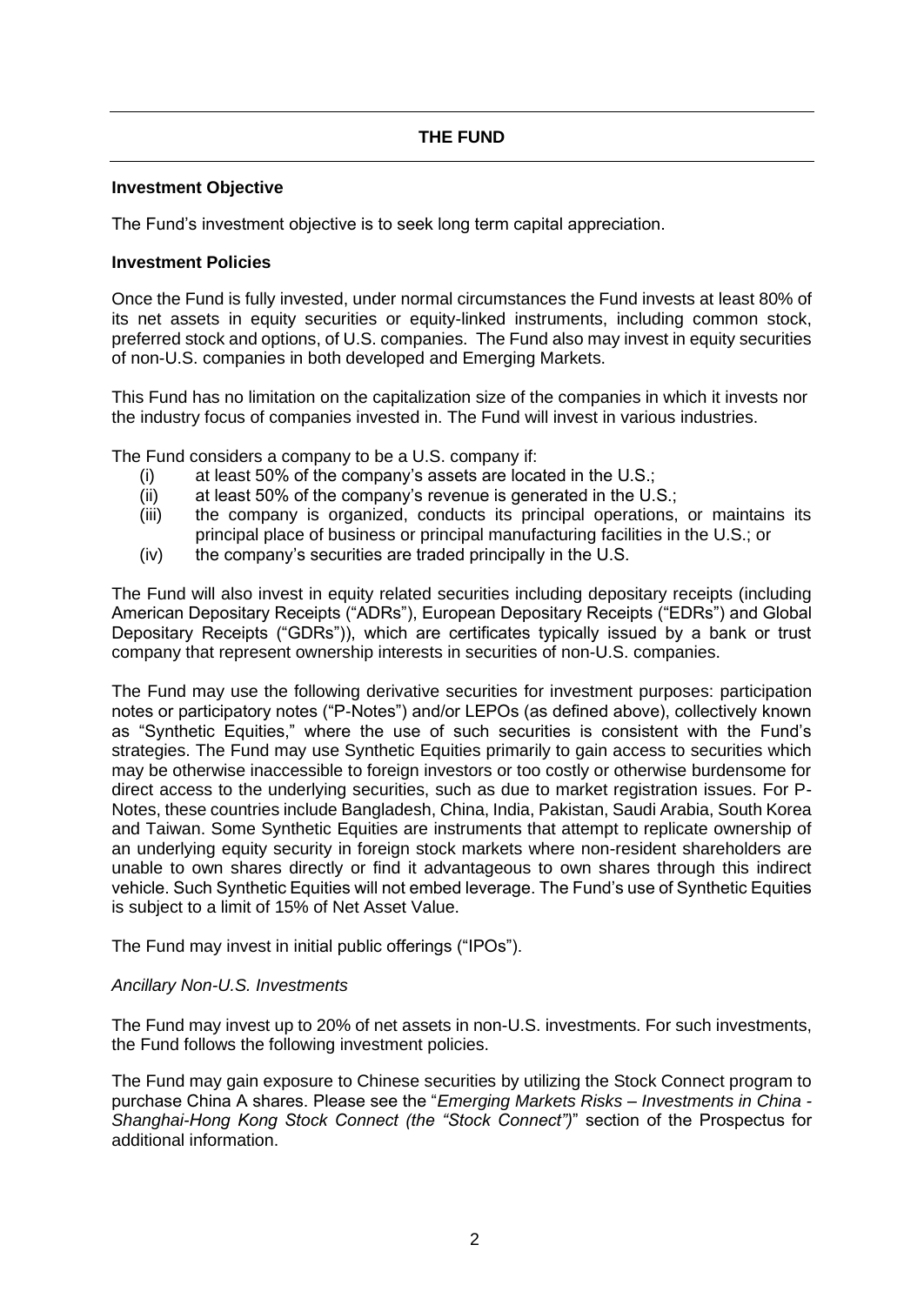In addition to its primary investments, the Fund may also invest in: units of other UCITS (subject to a limit of 10% of Net Asset Value); and real estate investment trusts (subject to a limit of 15% of Net Asset Value). The Fund's investments in collective investment schemes shall be in accordance with Central Bank requirements, the UCITS Regulations and subject to the limits set out in Schedule II of the Prospectus.

The Fund will exclude investments in companies that derive more than 25% of their revenue from tobacco. In addition, no investments will be made in companies associated with the production of controversial weapons such as anti-personnel mines, cluster munitions, depleted uranium and biological or chemical weapons (i.e. companies screened out by the MSCI ex-Controversial Weapons Index).

The Fund may hold cash or cash equivalents and may invest in U.S. Treasury securities. Under normal market conditions, the amount of cash in the Fund's portfolio is not a strategic factor, and is a residual function of the Investment Manager's investment process. Under normal market conditions cash and cash equivalents, including U.S. Treasury securities, will typically represent less than 20% of the Fund's assets. The Fund may also retain up to 100% of its Net Asset Value in cash or cash equivalents which shall include, but shall not be limited to, short-term fixed income securities (both sovereign and corporate) including Money Market Instruments, pending reinvestment or for use as collateral, arising from the Fund's use of FDIs if this is considered appropriate to the investment objective.

The Fund may engage in securities lending for efficient portfolio management only. Securities lending will not exceed 33% of the Fund's Net Asset Value and is not expected to exceed 5% of the Fund's Net Asset Value.

Save to the extent permitted by the Regulations, all securities invested in will be listed or traded on the markets and exchanges listed in Schedule I of the Prospectus.

This section should be read in conjunction with the "INVESTMENT RISKS AND SPECIAL CONSIDERATIONS" section of the Prospectus and in particular the risks associated with Investments in "*Emerging Markets*", "*Emerging Markets Risk – Russian Registration Risk*" and "*Emerging Markets Risks – Investments in China.*"

The Fund is actively managed and is not constrained by any benchmark. However the Fund uses the S&P 500 to compare performance.

### **Investment Strategy**

In managing the Fund's investments, the Investment Manager will emphasize owning what it considers enduring high-quality businesses over the long term while focusing on risk management and avoiding a disproportionate focus on shorter term projections. To make this determination, the Investment Manager considers a variety of factors including whether a company has a strong financial position, capable management, and promising growth opportunities, as well as its level of brand recognition, patents or other proprietary intellectual property, a dominant market position and/or consistently high profit margins.

The Investment Manager focuses on companies it believes, based on its research and proprietary valuation and forecasting models, can sustain superior earnings growth over the long term and are available at what the Investment Manager believes is a reasonable price. The firm employs both traditional and alternative research methods in analyzing companies. While traditional research focuses on the business model and financial fundamentals, nontraditional research includes interviewing an issuer's competitors, customers, current and former employees and other market participants to gain a better understanding of the issuer's internal culture, the market environment in which it operates, and its competitive and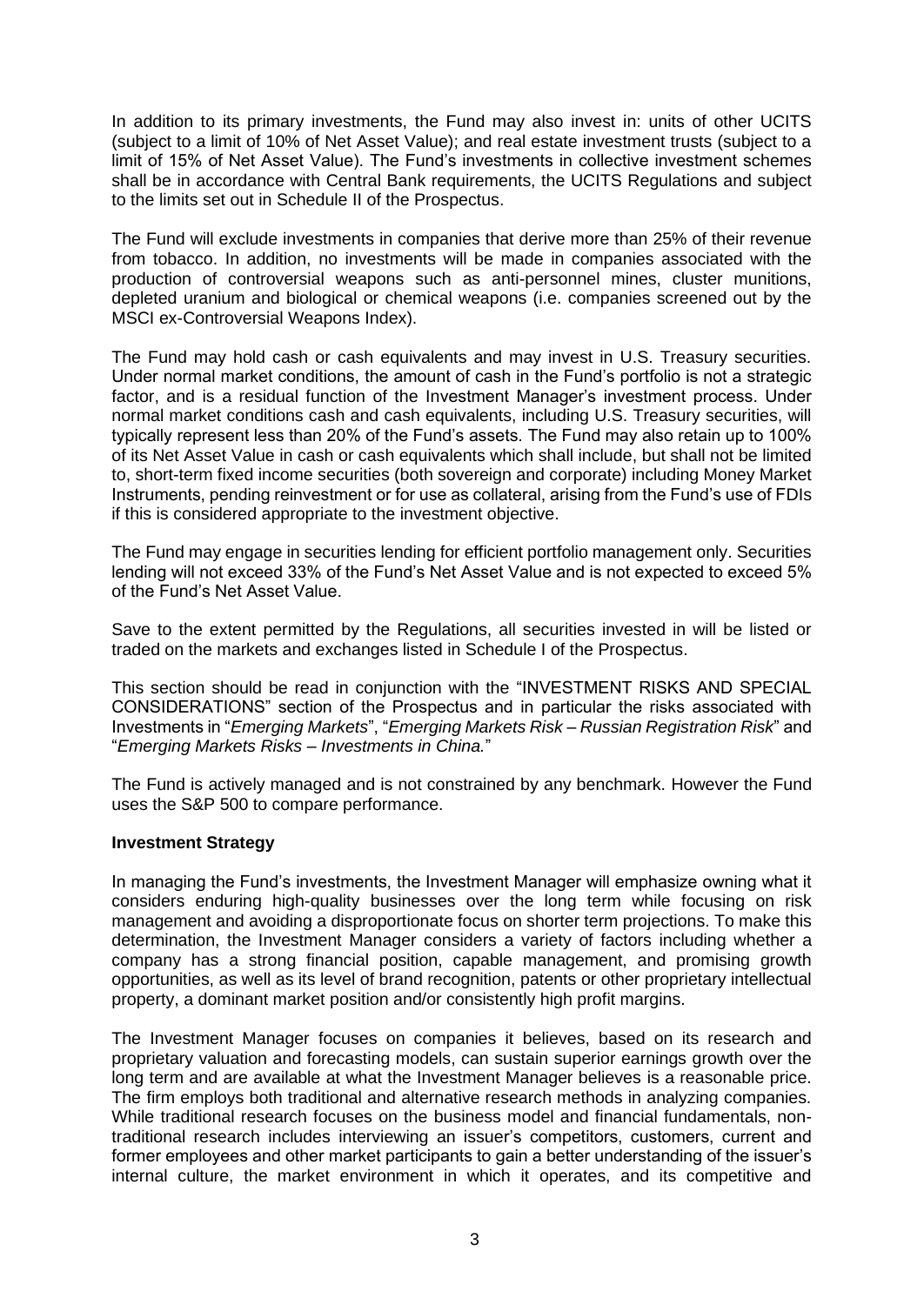organizational strengths and weaknesses. The desired outcome of combining these complementary research methods is to develop a differentiated long term view on prospective investments. The Investment Manager builds relatively concentrated and unconstrained target portfolios, within the UCITS Regulations, with the goal of outperforming the S&P 500, a benchmark selected by the Investment Manager to evaluate its internal processes over a full market cycle. Alternative research channels include interviewing an issuer's competitors, customers, current and former employees and other market participants to gain a better understanding of the issuer's internal culture, the market environment in which it operates, and its competitive and organizational strengths and weaknesses.

The investment process initially commences with a search for companies that provide a high return on equity and/or return on assets with low-to-moderate leverage. This generally narrows the universe of global securities to a discrete focus group which are analysed in greater detail. This involves a review of past results, research on future growth opportunities, risk assessment and the estimation of a reasonable price. From this a sub-set of opportunities is identified and a portfolio with a high alpha proposition (excess return on an investment relative to the Investment Manager's sample benchmark) over a full market cycle is developed.

In terms of research the Investment Manager pursues a disciplined bottom-up approach to analysing potential investment opportunities. Its differentiated research process, which includes traditional and alternative research channels, can be applied across industries and geographies within both developed and Emerging Markets. It evaluates the investable pool of stable quality companies primarily based upon the following criteria: past results, growth potential and valuation.

The Investment Manager will sell a company when its view of their risks or opportunities fundamentally changes, or when it believes that the stock price no longer reflects good value. The Investment Manager will also sell if it identifies alternative investments representing greater opportunity in the course of its duties. The Fund is daily dealing and the Investment Manager will manage it in accordance with the liquidity requirements this entails, as well as constantly seeking new opportunities, but a longer term view will be taken in managing the Fund and it is anticipated that in the absence of significant developments impacting a security or price adjustments, portfolio changes may be relatively infrequent.

The Investment Manager considers environmental, social and governance factors in its investment process when it believes such factors could be material to long term growth. Examples could include but are not limited to: existing or proposed environmental protection legislation; questionable labour practices at the company or through its supply chain or poor corporate governance. Further details are set out in the Prospectus.

# **INVESTMENT IN FDI AND RISK MANAGEMENT**

This section should be read in conjunction with the "USE OF FINANCIAL DERIVATIVE INSTRUMENTS" and "INVESTMENT RISKS AND SPECIAL CONSIDERATIONS: FDI Risk" sections in the Prospectus.

### **Use of FDI**

Subject to the UCITS Regulations and to the conditions and limits laid down by the Central Bank from time to time, the Fund may utilise exchange traded and OTC FDI for investment and hedging purposes.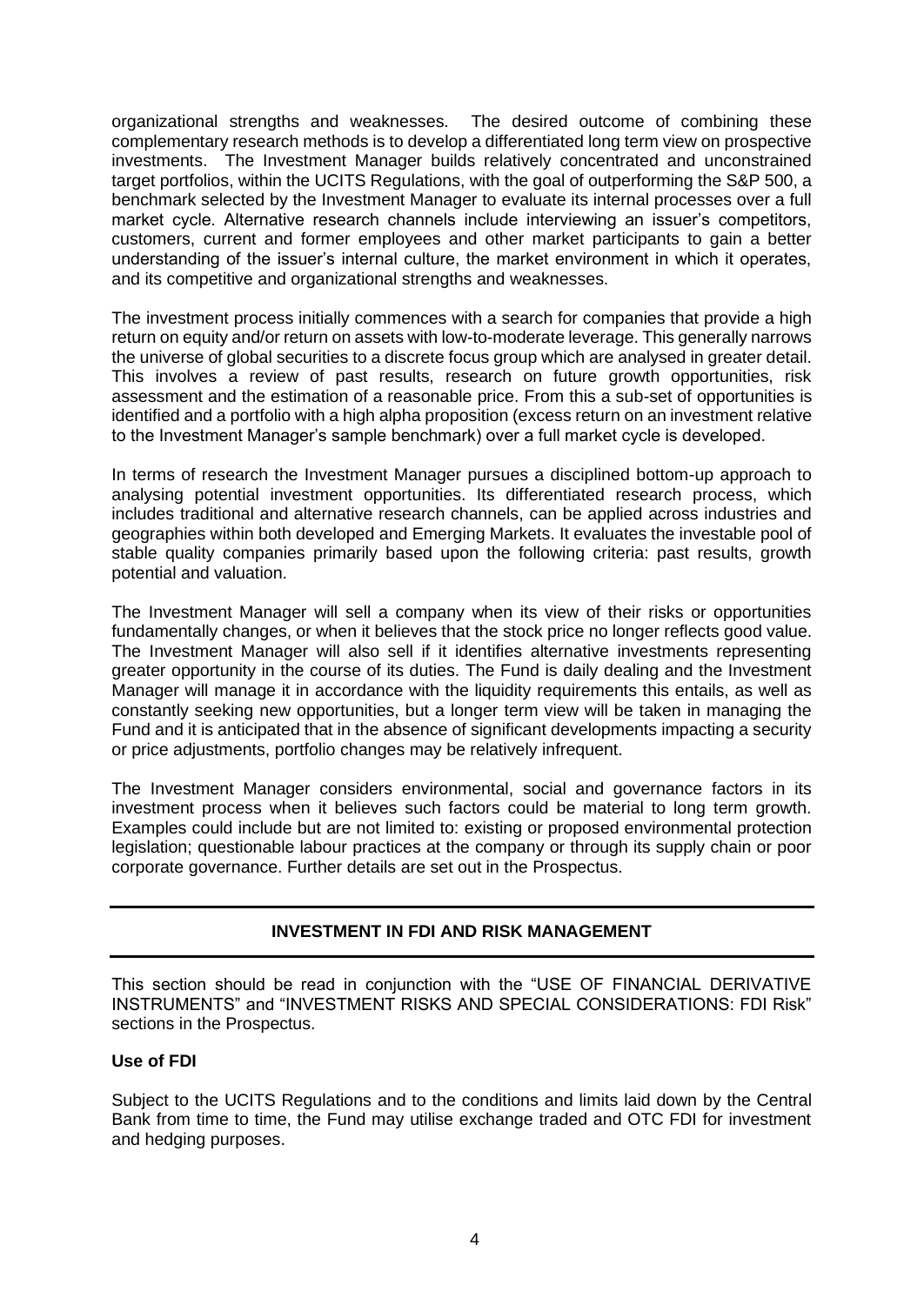In addition to investment in P-Notes as described under Investment Policy above, the Fund may use currency forward contracts (including non-deliverable currency forward contracts), currency futures, currency options and equity index futures (futures on major market indices such as the S&P 500 or Russell 1000 Index) for hedging, including protecting the Fund's unrealised gains by hedging against possible adverse fluctuations in the securities markets or changes in interest rates or currency exchange rates that may reduce the market value of the Fund's investment portfolio and for Hedged Share Classes of the Fund. Where the Fund invests in FDIs that are based on financial indices, these indices will be consistent with the investment policies of the Fund as well as the requirements of the Central Bank and generally will not be rebalanced more frequently than monthly. It is not anticipated that such rebalancing will increase Fund costs or impact the Fund's ability to comply with its investment restrictions.

The Fund may also utilise repurchase agreements and engage in stock lending for efficient portfolio management purposes only. The maximum exposure of the Fund's assets to repurchase agreements shall not exceed 20% of Net Asset Value and is not expected to exceed 5% of Net Asset Value. Detailed descriptions of these FDIs are set out in the Prospectus under the "Use of Financial Derivative Instruments" section.

The FDI which the Fund utilises may be used for hedging purposes at portfolio level including, hedging of interest rate and credit rate exposures, arising from the risk that the value of a security will be significantly or disproportionately impacted by changes to interest rates, and hedging currency exposures arising from investments denominated in currencies other than the Base Currency. Currency hedging is also utilised to hedge against possible adverse fluctuations in currency exchange rates that may impact on Classes denominated in currencies other than the Base Currency.

Details of the FDIs used are set out in the Prospectus under the "USE OF FINANCIAL DERIVATIVE INSTRUMENTS" section.

The risks attached to the use of FDI by the Fund are set in the "INVESTMENT RISK AND SPECIAL CONSIDERATIONS" section of the Prospectus.

#### **Risk Management**

The Manager operates a risk management process on behalf of the Fund in relation to its use of FDIs, details of which are set out in the Prospectus under the "USE OF FINANCIAL DERIVATIVE INSTRUMENTS: Risk Management" section.

Based on the nature of the FDI utilised, the Fund utilises the commitment approach methodology for calculation of its global exposure. The leverage exposure of the Fund through the use of FDIs will not exceed 100% of the Fund's Net Asset Value, as measured using the commitment approach.

Information on FDIs used for the Fund will be included in the ICAV's semi-annual and annual reports and accounts. The ICAV will also provide information to Shareholders on request on the Risk Management Process employed by the Manager on the Fund's behalf, including details of the quantitative limits applied and information on the risk and yield characteristics of the main categories of investments held on behalf of the Fund.

#### **Base Currency**

The Base Currency of the Fund is USD.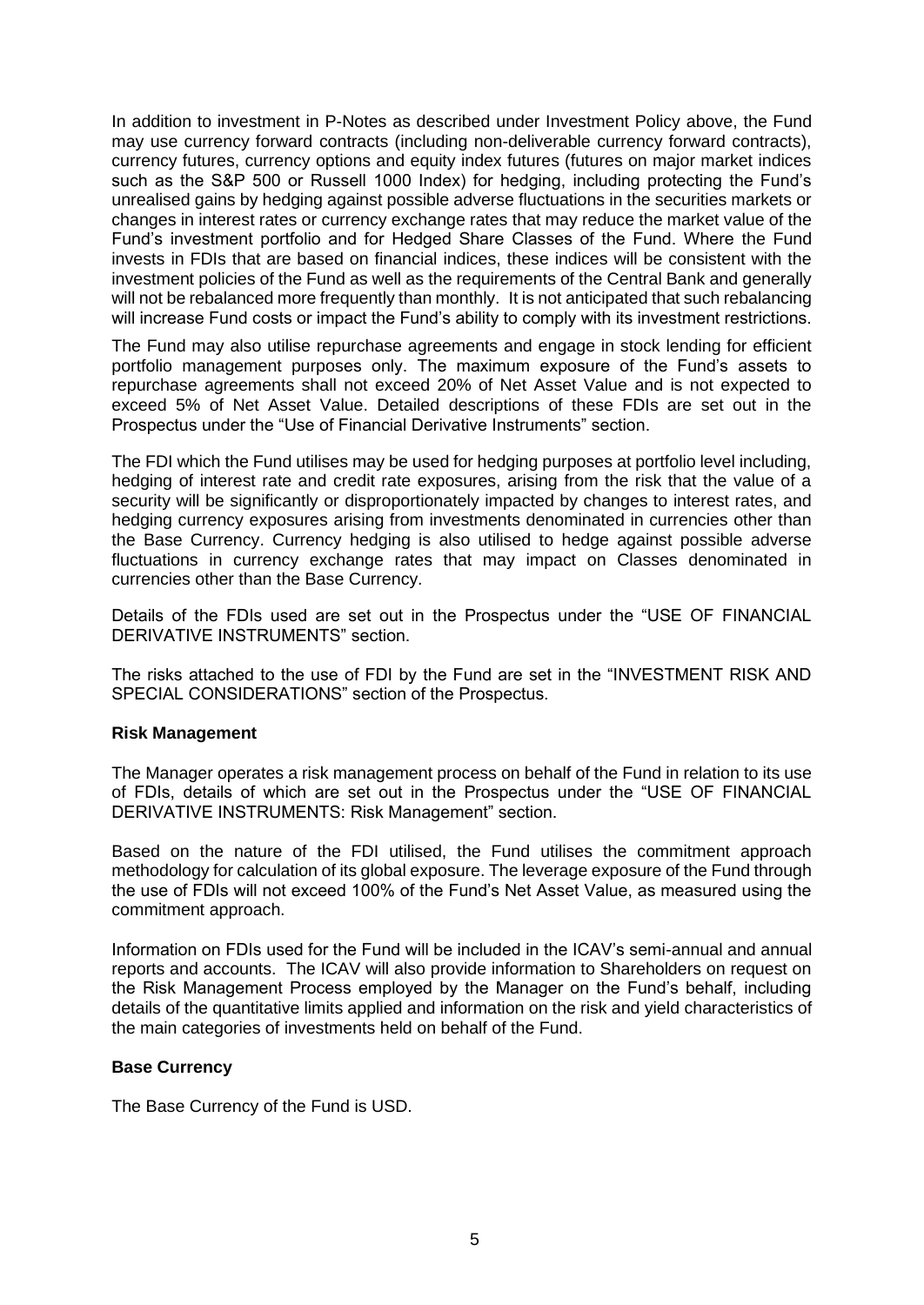### **Investment Restrictions and Risk Management**

The general investment restrictions as set out in the "INVESTMENT RESTRICTIONS" section of the Prospectus shall apply. The Fund will only invest in assets that are permitted under the Regulations.

## **Profile of a Typical Investor**

An investment in the Fund is suitable for investors seeking capital appreciation and that are prepared to accept a moderate to high level of volatility. Investors should be prepared to maintain a long-term investment in the Fund.

# **RISK FACTORS**

Investment in the Fund carries with it a degree of risk including, but not limited to, the risks described in the "INVESTMENT RISKS AND SPECIAL CONSIDERATIONS" section of the Prospectus. Investing in the Fund implies (without limitation) the following risk factors which are listed in the same order as in the Prospectus: Active Management Risk; Currency Risk; Depository Receipts Risk; Emerging Markets Risk; Equity Securities Risk; Geographic Focus Risk – Investing in the United States Risk; Initial Public Offering Risk; Investment Style Risk; Investment Management Risk; Investment Manager Risk; Investment Style Risk; Large Capitalization Company Risk; Large Purchase and Redemption Risk; Illiquidity Risk; Market Risk; New Fund Risk; P-Notes Risk; Small- and Mid-Capitalization Company Risk; and US Treasuries Risk. These investment risks are not purported to be exhaustive and potential investors should review the Prospectus and this Supplement carefully and consult with their professional advisers before making an application for Shares. There can be no assurance that the Fund will achieve its investment objective.

# **FEES AND EXPENSES**

**The Fund shall bear its attributable portion of the fees and operating expenses of the ICAV. The fees and operating expenses of the ICAV are set out in detail under the "FEES AND EXPENSES" section in the Prospectus.** 

### **Establishment Costs**

The Fund shall bear its attributable proportion of the establishment costs of the ICAV as set out in the "FEES AND EXPENSES: Establishment Costs" section in the Prospectus. The Fund shall also bear the preliminary expenses incurred in its establishment which shall amount to no more than  $\epsilon$  40,000 and be amortised over the first five financial years of the Fund. The Directors may in their absolute discretion, following consultation with the Depositary, shorten the period over which said expenses are amortised. The Fund shall bear the preliminary expenses incurred in the establishment of any new Class for the Fund.

### **Management Fee**

The ICAV will pay to the Manager an annual management fee which will be payable monthly in arrears at the rate of 0.04% per annum of the Net Asset Value of the ICAV for ICAV assets under management from €0 to €500 million, 0.02% per annum of the Net Asset Value of the ICAV for ICAV assets under management from €500 million to €1 billion and 0.01% per annum of the Net Asset Value of the ICAV for ICAV assets under management over €1 billion, as at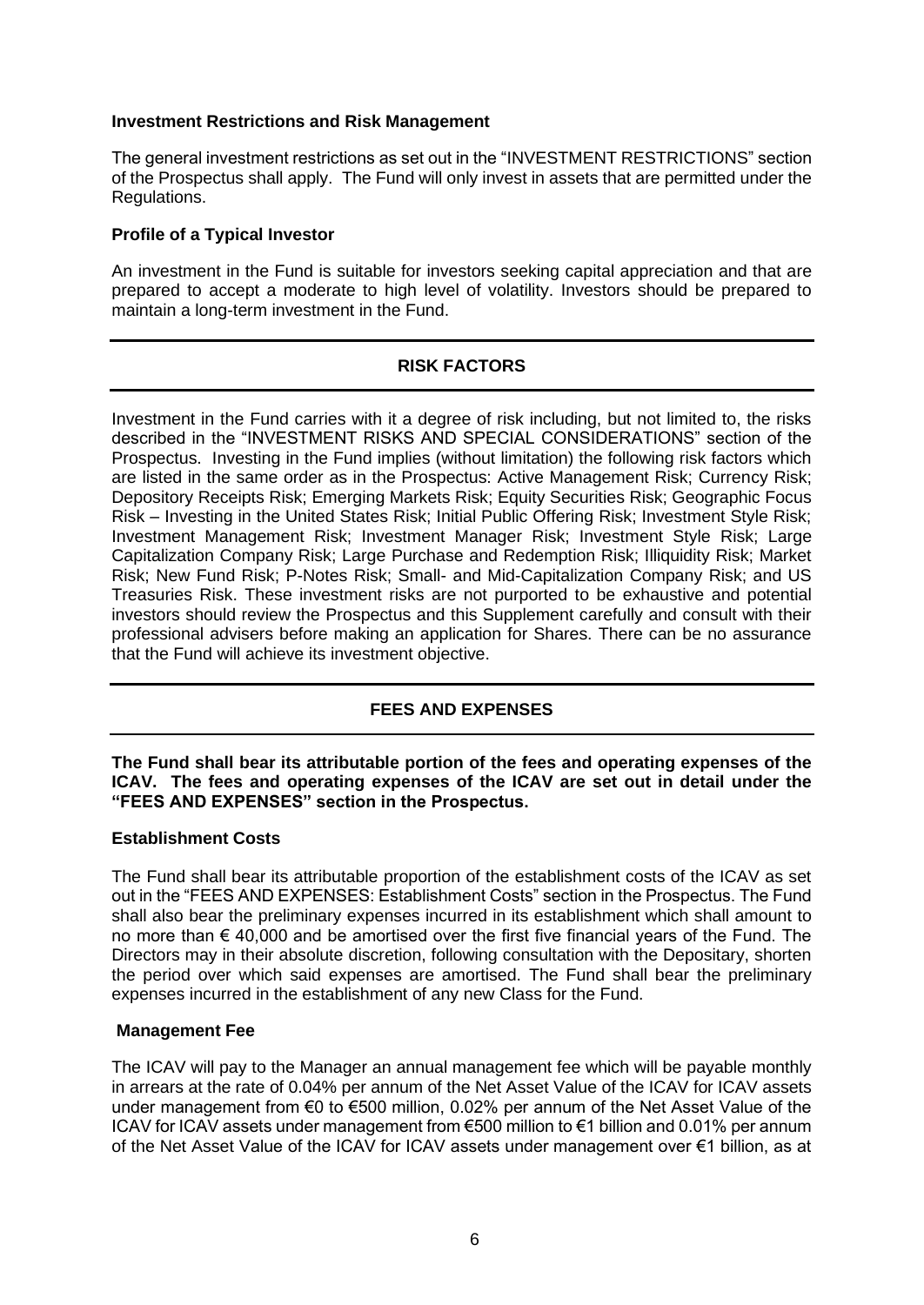the Valuation Point in respect of each Dealing Day subject to a minimum annual management fee of up to €100,000 per annum.

### **Investment Management Fee**

Under the Investment Management Agreement, the ICAV will pay to the Investment Manager a fee at an annual rate equal to the percentage of the daily Net Asset Value of the relevant Class of the Fund as set out in the Schedule to this Supplement (the "Investment Management Fee"). The Investment Management Fee shall accrue daily and be calculated and payable monthly in arrears.

The Investment Manager shall be entitled to be reimbursed for its reasonable vouched out-ofpocket expenses. Where the Investment Manager's expenses are attributable to the ICAV as a whole, they will be borne on a pro rata basis by the Fund.

The Investment Manager (or any related person) may from time to time and at its sole discretion and out of its own resources decide to waive some or all of its Investment Management Fee and/or performance fee applicable to a specific Class or the Fund as a whole or it may share, or rebate some or all of such fees with/to intermediaries or Shareholders (any such rebates or fee sharing will take place outside of the Fund). Any waiver by the Investment Manager shall be in accordance with Central Bank requirements.

The Investment Manager has committed to waive fees and/or reimburse the Fund any expenses in order to keep each of the Fund's Share Classes' total operating expenses (excluding interest, taxes, brokerage commissions, transactional expenses, foreign exchange costs and non-routine expenses or share class specific expenses i.e. performance fees (collectively, "Excluded Expenses")) from exceeding the percentage per annum of the Net Asset Value of the Fund ("Expense Limitation") as set out in the column headed "Expense Limitation (%)" in the Schedule to this Supplement.

The Expense Limitation will have the effect of lowering the Fund's overall expense ratio and increasing the yield or investment return to the Shareholders.

MiFID related Explicit and Implicit costs associated with the portfolio transactions are available upon request.

### **Distributors' Fees and Expenses**

The Fund will pay to the Distributors and any Distribution Agents, out of the Investment Management Fee, such proportion of the Investment Management Fee as the Investment Manager may direct, where appropriate and unless otherwise disclosed.

In addition, each Distributor shall be entitled to be reimbursed its reasonable vouched out-ofpocket expenses. Each Fund shall bear pro rata its share of such out-of-pocket expenses.

#### **Depositary Fee**

The Depositary shall be entitled to receive out of the assets of the Fund an annual depositary fee, accrued at each Valuation Point and payable monthly in arrears, which shall not exceed 0.03% per annum of the Net Asset Value of the Fund subject to a minimum annual depositary fee of up to €35,000 per annum (plus VAT, if any) thereon.

In addition, the Fund shall pay or reimburse the depositary in respect of all reasonable and properly vouched out–of-pocket expenses incurred by it, including (without limitation) all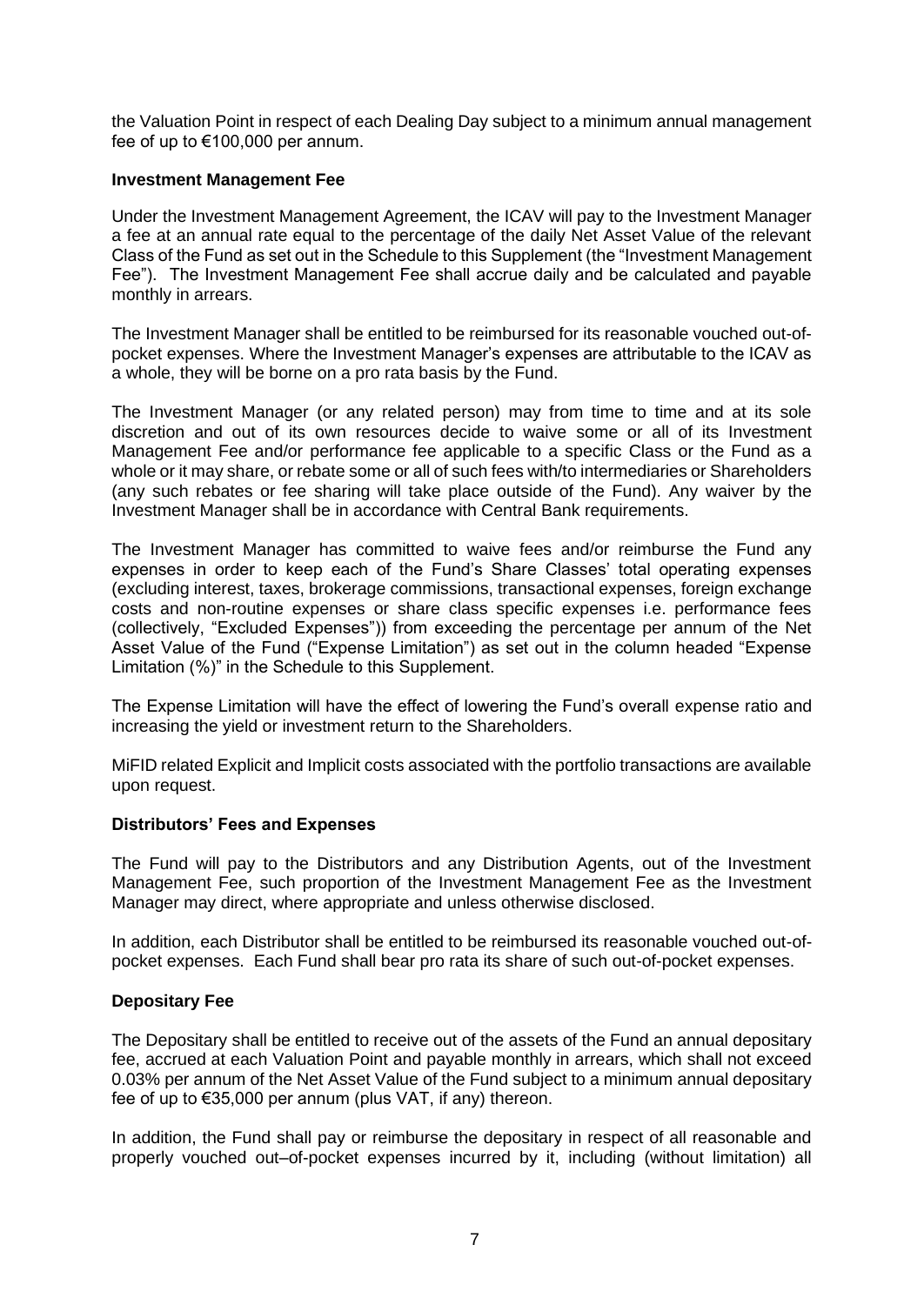charges for postage, telephone and faxing incurred by the Depositary in the performance of duties hereunder.

The Depositary shall also be entitled to be repaid the fees, transaction charges and expenses of any sub-custodian appointed by it which shall be at normal commercial rates and subject to minimum annual custody fee of up to €30,000 per Fund (plus VAT, if any) thereon.

### **Administrator Fee**

The Administrator is entitled to receive out of the assets of the Fund a fee at an annual rate which will not exceed 0.10% per annum of the Net Asset Value of the Fund, subject to a minimum fee of up to €120,000 per annum per Fund (plus any applicable taxes). This fee accrues and is calculated on each Dealing Day and payable monthly in arrears.

The Administrator is also entitled to charge an annual fee to the Fund of up to  $\epsilon$ 7,500 for the preparation of the annual financial statements. In addition, the Administrator is also entitled to charge to the Fund all agreed fees and transaction charges, at normal commercial rates, together with reasonable out-of-pocket expenses (plus any applicable taxes), it incurs on behalf of the Fund in the performance of its duties under the Administration Agreement, which shall be payable monthly in arrears.

# **SUBSCRIPTIONS**

### **Purchase of Shares**

Full details on how to purchase Shares are set out in the "ADMINISTRATION OF THE ICAV: Subscription Procedure" section of the Prospectus.

Details in relation to the Class Currency, investment management fee, Initial Offer Price, minimum initial investment and any minimum holding and minimum subsequent subscription amount are set out in the Schedule to this Supplement. The Directors may, in their discretion, waive the minimum amounts either generally or in relation to any specific subscriptions.

The Investment Manager is authorised by the Directors to instruct the Administrator to accept subscriptions in relation to the Fund notwithstanding that the amount subscribed for may fall below the minimum initial investment and minimum holding as set out in the Schedule to this Supplement.

#### *Initial Offer Period*

Class I GBP Accumulating Shares, Class I USD Accumulating Shares, Class Q EUR Accumulating Shares, Class Q GBP Accumulating Shares and Class Q USD Accumulating Shares are currently available for subscription at prices calculated with reference to the Net Asset Value per Share.

For the remaining Classes of Shares the initial offer period for the Fund shall begin on the Business Day after the date of this Supplement and conclude upon the earlier of: (i) the first investment by a Shareholder in such Class; or (ii) 5:30 pm (Dublin time) on 14 June 2022 (the "Closing Date").

Investors may apply to subscribe for Shares during the initial offer period at the Initial Offer Price for each Class as set out in the Schedule to this Supplement.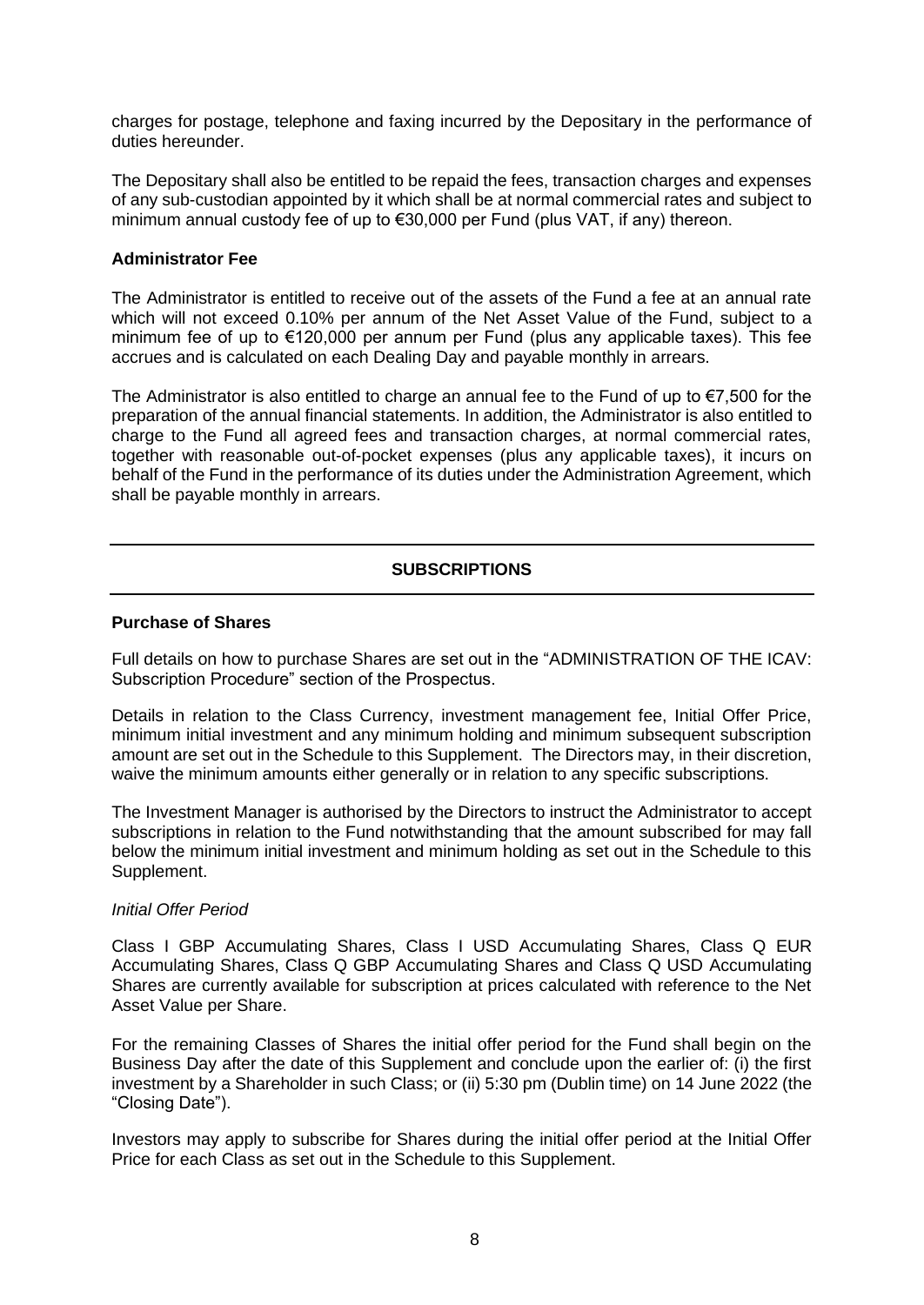During the initial offer period, subscriptions may be made by way of signed Subscription Forms, duly completed in accordance with the instructions contained in the Subscription Form, or by such other electronic means as the Directors and the Administrator shall approve by the Closing Date.

Subscriptions will be accepted once a signed Subscription Form and all supporting anti-money laundering documentation has been sent by facsimile (or other electronic means) and the original Subscription Form to follow by post promptly. Subscription monies should be paid to the account specified in the Subscription Form (or such other form specified by the Administrator) so as to be received in cleared funds no later than three Business Days after the relevant Dealing Deadline (or such other time as may be agreed with the Administrator and notified to Shareholders), provided that the Fund reserves the right to defer the issue of Shares until receipt of subscription monies by the Fund.

### *Following the Initial Offer Period*

Following the close of the initial offer period, all applications for Shares must be received by the Dealing Deadline in the manner set out in the "ADMINISTRATION OF THE COMPANY: Subscriptions Following the Initial Offer Period" and "Subscription Procedure" sections of the Prospectus.

# **REDEMPTIONS**

### **How to Redeem Shares**

Requests for redemption of Shares should be addressed to the ICAV c/o the Administrator and may be made in writing, by fax or such other electronic means as the Directors and the Administrator shall agree, by way of a signed redemption request provided that the Shareholder name and account number which the redemption request has been received corresponds to that listed as the Shareholder of record registered with the Administrator.

Shares in the Fund may be redeemed on every Dealing Day at the Net Asset Value per Share of the relevant Class. Further details are set out in the "ADMINISTRATION OF THE COMPANY: How to Redeem Shares" section of the Prospectus.

Redemption proceeds in respect of Shares will be paid within three Business Days of the relevant Dealing Day save in exceptional circumstances provided that all the required documentation has been furnished to and received by the Administrator.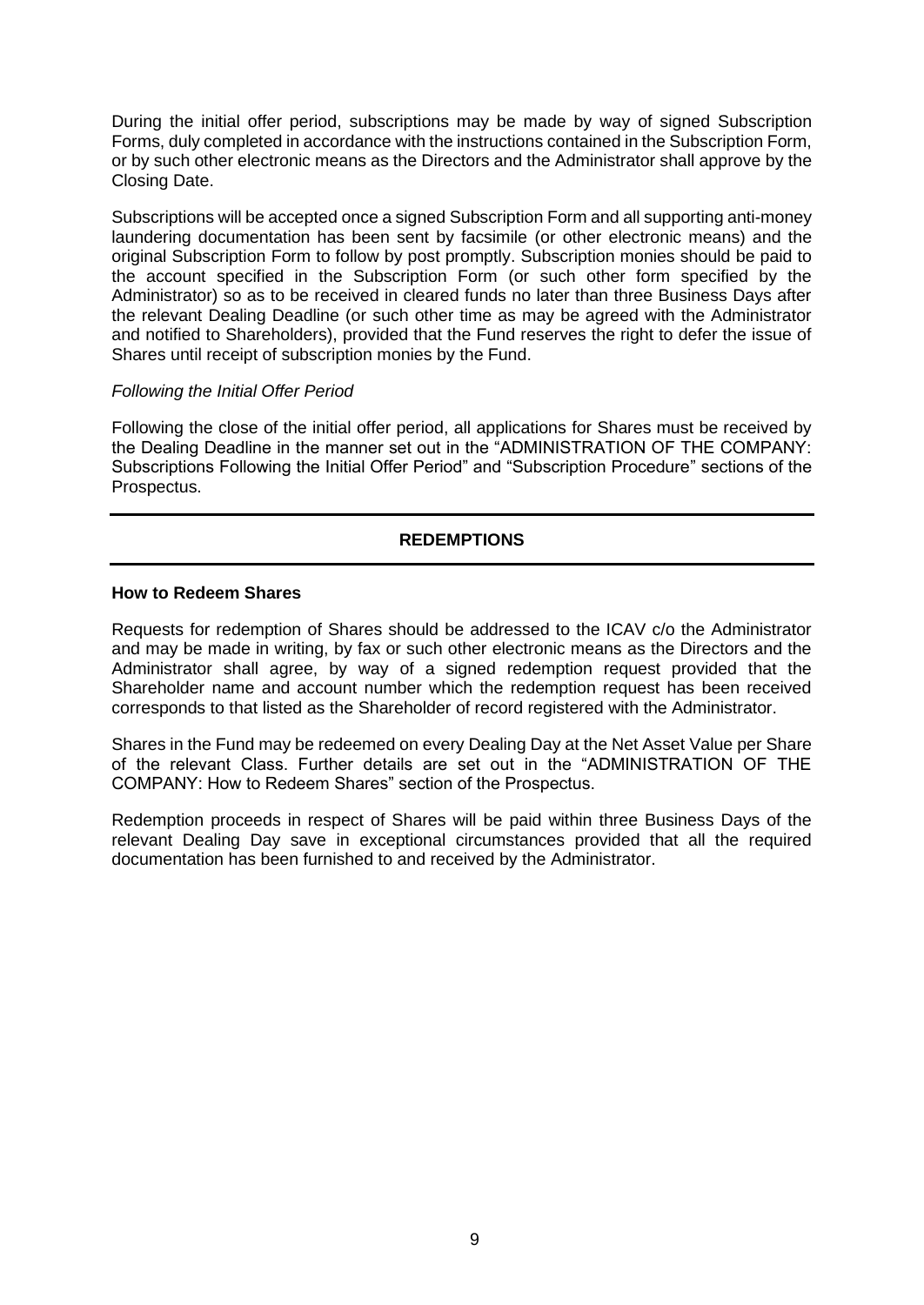# **SCHEDULE**

# **Subscription and Fee Information**

| <b>Class</b>                                      | <b>Investment</b><br><b>Management</b><br>Fee (%) | <b>Initial</b><br><b>Offer</b><br>Price* | <b>Minimum</b><br><b>Initial</b><br><b>Investment</b><br>and Minimum<br><b>Holding</b> | <b>Minimum</b><br><b>Subsequent</b><br><b>Subscription</b><br><b>Amount</b> | <b>Currency</b>           | <b>Initial</b><br><b>Sales</b><br>Charge<br>(Up to<br>%) | <b>Expense</b><br>Limitation<br>$(%)***$ |
|---------------------------------------------------|---------------------------------------------------|------------------------------------------|----------------------------------------------------------------------------------------|-----------------------------------------------------------------------------|---------------------------|----------------------------------------------------------|------------------------------------------|
| Class A<br>CAD<br>Accumulating                    | 1.25                                              | CAD <sub>10</sub>                        | CAD 1,000                                                                              | <b>CAD 50</b>                                                               | Canadian<br>Dollar        | Up to<br>5%                                              | 1.35                                     |
| Class A<br>CAD<br>Accumulating<br>(hedged)        | 1.25                                              | CAD <sub>10</sub>                        | CAD 1,000                                                                              | <b>CAD 50</b>                                                               | Canadian<br>Dollar        | Up to<br>5%                                              | 1.35                                     |
| Class A<br>CAD<br>Distributing                    | 1.25                                              | CAD <sub>10</sub>                        | CAD 1,000                                                                              | <b>CAD 50</b>                                                               | Canadian<br><b>Dollar</b> | Up to<br>5%                                              | 1.35                                     |
| Class A<br>CAD<br>Distributing<br>(hedged)        | 1.25                                              | CAD <sub>10</sub>                        | CAD 1,000                                                                              | <b>CAD 50</b>                                                               | Canadian<br>Dollar        | Up to<br>5%                                              | 1.35                                     |
| Class A<br><b>CHF</b><br>Accumulating             | 1.25                                              | <b>CHF 10</b>                            | CHF 1,000                                                                              | <b>CHF 50</b>                                                               | <b>Swiss</b><br>Franc     | Up to<br>5%                                              | 1.35                                     |
| Class A<br><b>CHF</b><br>Accumulating<br>(hedged) | 1.25                                              | <b>CHF 10</b>                            | CHF 1,000                                                                              | <b>CHF 50</b>                                                               | <b>Swiss</b><br>Franc     | Up to<br>5%                                              | 1.35                                     |
| Class A<br><b>GBP</b><br>Accumulating             | 1.25                                              | <b>GBP</b><br>10                         | GBP 1,000                                                                              | <b>GBP 50</b>                                                               | <b>UK Pound</b>           | Up to<br>5%                                              | 1.35                                     |
| Class A<br><b>GBP</b><br>Accumulating<br>(hedged) | 1.25                                              | <b>GBP</b><br>10                         | GBP 1,000                                                                              | <b>GBP 50</b>                                                               | <b>UK Pound</b>           | Up to<br>5%                                              | 1.35                                     |
| Class A<br><b>GBP</b><br>Distributing             | 1.25                                              | <b>GBP</b><br>10                         | GBP 1,000                                                                              | <b>GBP 50</b>                                                               | <b>UK Pound</b>           | Up to<br>5%                                              | 1.35                                     |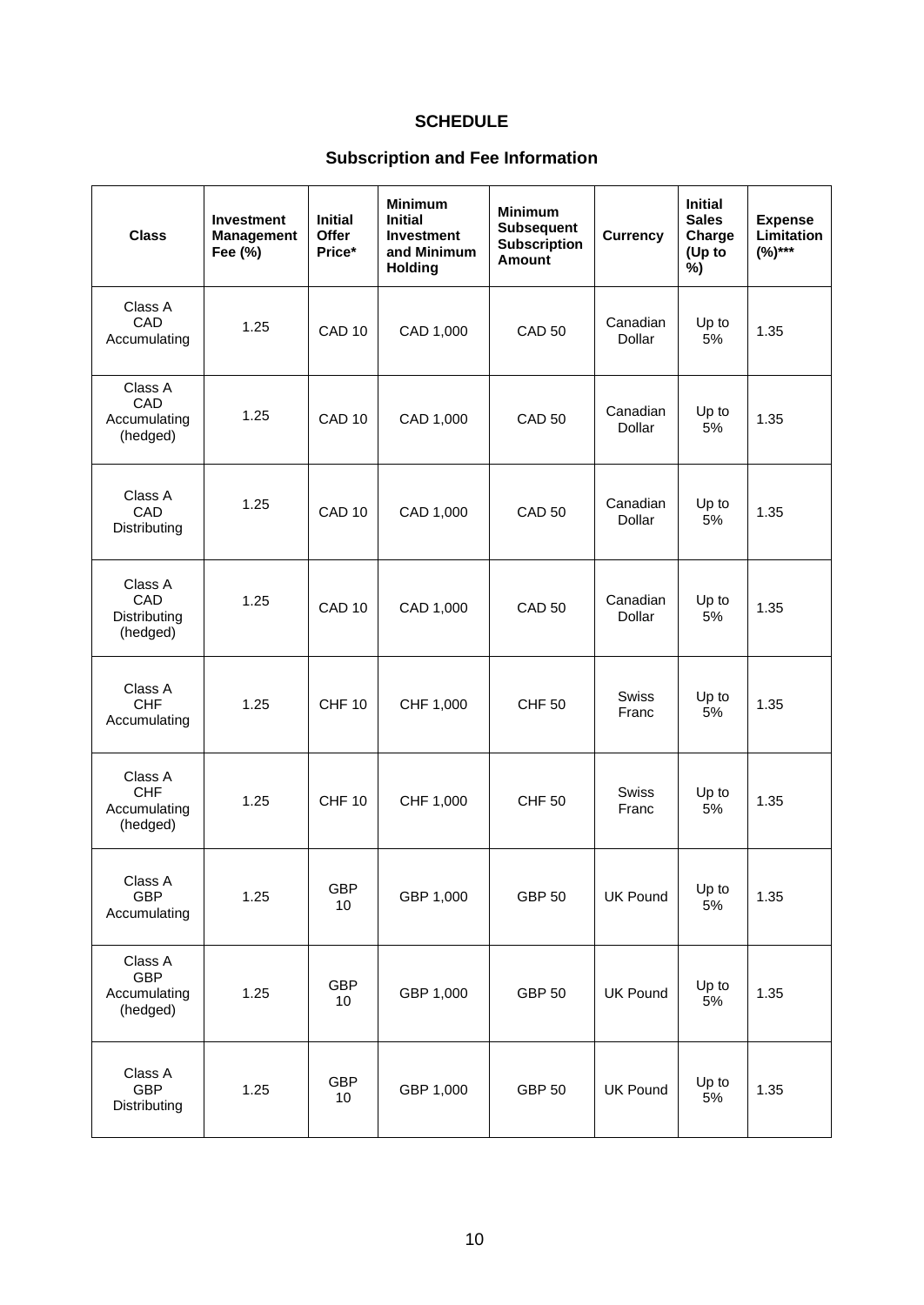| <b>Class</b>                                      | <b>Investment</b><br><b>Management</b><br>Fee (%) | <b>Initial</b><br>Offer<br>Price* | <b>Minimum</b><br><b>Initial</b><br><b>Investment</b><br>and Minimum<br><b>Holding</b> | <b>Minimum</b><br><b>Subsequent</b><br><b>Subscription</b><br><b>Amount</b> | Currency           | <b>Initial</b><br><b>Sales</b><br>Charge<br>(Up to<br>%) | <b>Expense</b><br>Limitation<br>$(%)***$ |
|---------------------------------------------------|---------------------------------------------------|-----------------------------------|----------------------------------------------------------------------------------------|-----------------------------------------------------------------------------|--------------------|----------------------------------------------------------|------------------------------------------|
| Class A<br><b>GBP</b><br>Distributing<br>(hedged) | 1.25                                              | <b>GBP</b><br>10                  | GBP 1,000                                                                              | <b>GBP 50</b>                                                               | <b>UK Pound</b>    | Up to<br>5%                                              | 1.35                                     |
| Class A<br><b>EUR</b><br>Accumulating             | 1.25                                              | Euro<br>10                        | EUR 1,000                                                                              | <b>EUR 50</b>                                                               | Euro               | Up to<br>5%                                              | 1.35                                     |
| Class A<br><b>EUR</b><br>Accumulating<br>(hedged) | 1.25                                              | Euro<br>10                        | EUR 1,000                                                                              | <b>EUR 50</b>                                                               | Euro               | Up to<br>5%                                              | 1.35                                     |
| Class A<br><b>JPY</b><br>Accumulating             | 1.25                                              | <b>JPY</b><br>1,000               | JPY 100,000                                                                            | JPY 5,000                                                                   | Japanese<br>Yen    | Up to<br>5%                                              | 1.35                                     |
| Class A<br><b>JPY</b><br>Accumulating<br>(hedged) | 1.25                                              | <b>JPY</b><br>1,000               | JPY 100,000                                                                            | JPY 5,000                                                                   | Japanese<br>Yen    | Up to<br>5%                                              | 1.35                                     |
| Class A<br><b>JPY</b><br>Distributing             | 1.25                                              | <b>JPY</b><br>1,000               | JPY 100,000                                                                            | JPY 5,000                                                                   | Japanese<br>Yen    | Up to<br>5%                                              | 1.35                                     |
| Class A<br><b>JPY</b><br>Distributing<br>(hedged) | 1.25                                              | <b>JPY</b><br>1,000               | JPY 100,000                                                                            | JPY 5,000                                                                   | Japanese<br>Yen    | Up to<br>5%                                              | 1.35                                     |
| Class A<br><b>NOK</b><br>Accumulating             | 1.25                                              | <b>NOK</b><br>100                 | NOK 10,000                                                                             | <b>NOK 500</b>                                                              | Norwegian<br>Krone | Up to<br>5%                                              | 1.35                                     |
| Class A<br><b>NOK</b><br>Accumulating<br>(Hedged) | 1.25                                              | <b>NOK</b><br>100                 | NOK 10,000                                                                             | <b>NOK 500</b>                                                              | Norwegian<br>Krone | Up to<br>5%                                              | 1.35                                     |
| Class A<br><b>USD</b><br>Accumulating             | 1.25                                              | <b>USD</b><br>10                  | <b>USD 1,000</b>                                                                       | <b>USD 50</b>                                                               | <b>US Dollar</b>   | Up to<br>5%                                              | 1.35                                     |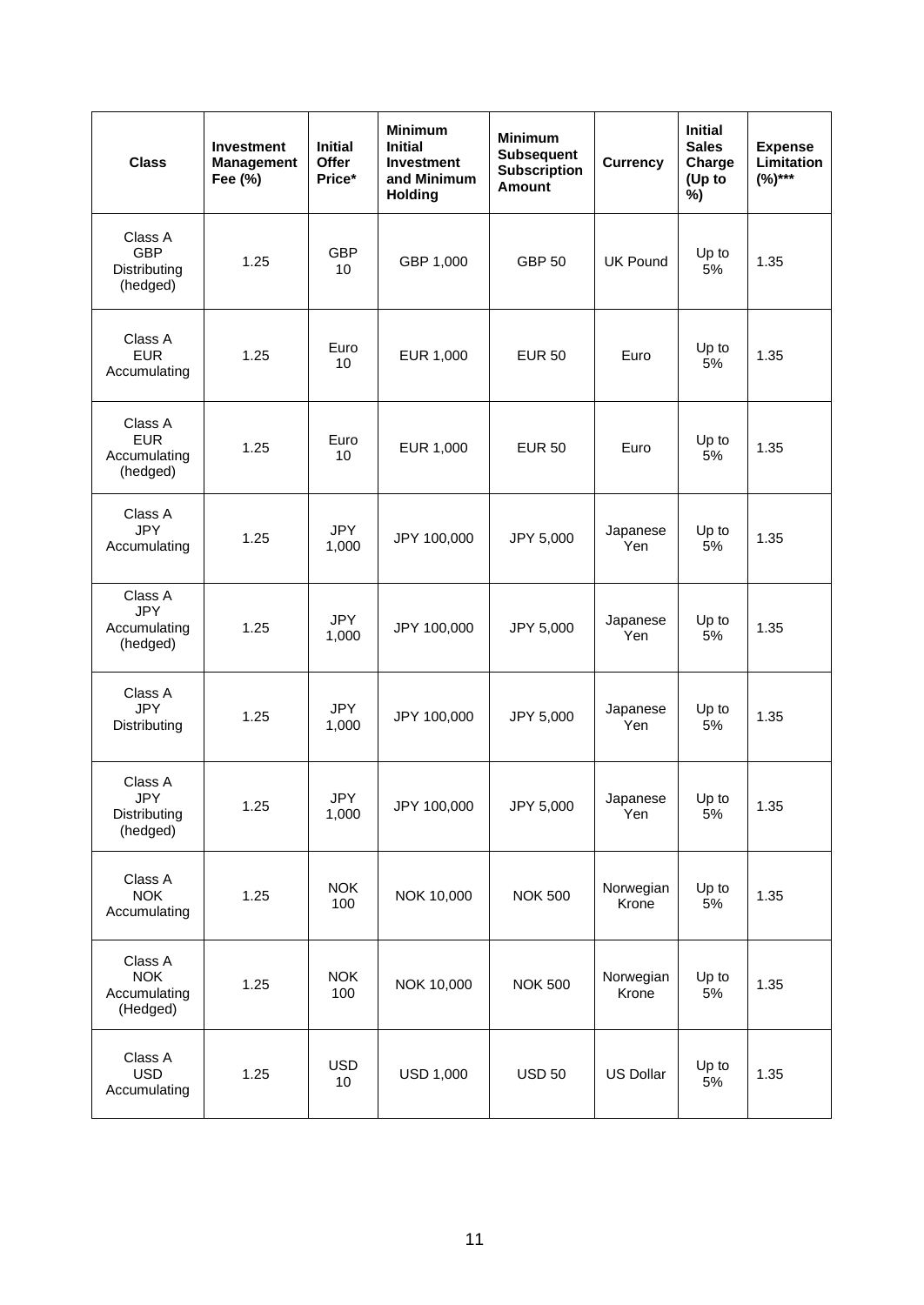| <b>Class</b>                                      | <b>Investment</b><br><b>Management</b><br>Fee (%) | <b>Initial</b><br>Offer<br>Price* | <b>Minimum</b><br><b>Initial</b><br><b>Investment</b><br>and Minimum<br><b>Holding</b> | <b>Minimum</b><br><b>Subsequent</b><br><b>Subscription</b><br><b>Amount</b> | <b>Currency</b>           | <b>Initial</b><br><b>Sales</b><br>Charge<br>(Up to<br>%) | <b>Expense</b><br>Limitation<br>$(%)***$ |
|---------------------------------------------------|---------------------------------------------------|-----------------------------------|----------------------------------------------------------------------------------------|-----------------------------------------------------------------------------|---------------------------|----------------------------------------------------------|------------------------------------------|
| Class I<br>CAD<br>Accumulating                    | 0.45                                              | CAD <sub>10</sub>                 | CAD<br>1,000,000                                                                       | CAD 100,000                                                                 | Canadian<br>Dollar        | N/A                                                      | 0.55                                     |
| Class I<br>CAD<br>Accumulating<br>(hedged)        | 0.45                                              | CAD <sub>10</sub>                 | CAD<br>1,000,000                                                                       | CAD 100,000                                                                 | Canadian<br><b>Dollar</b> | N/A                                                      | 0.55                                     |
| Class I<br>CAD<br>Distributing                    | 0.45                                              | CAD <sub>10</sub>                 | CAD<br>1,000,000                                                                       | CAD 100,000                                                                 | Canadian<br>Dollar        | N/A                                                      | 0.55                                     |
| Class I<br>CAD<br>Distributing<br>(hedged)        | 0.45                                              | CAD <sub>10</sub>                 | CAD<br>1,000,000                                                                       | CAD 100,000                                                                 | Canadian<br><b>Dollar</b> | N/A                                                      | 0.55                                     |
| Class I<br><b>CHF</b><br>Accumulating             | 0.45                                              | <b>CHF 10</b>                     | <b>CHF</b><br>1,000,000                                                                | CHF 100,000                                                                 | <b>Swiss</b><br>Franc     | N/A                                                      | 0.55                                     |
| Class I<br><b>CHF</b><br>Accumulating<br>(hedged) | 0.45                                              | <b>CHF 10</b>                     | <b>CHF</b><br>1,000,000                                                                | CHF 100,000                                                                 | <b>Swiss</b><br>Franc     | N/A                                                      | 0.55                                     |
| Class I<br><b>GBP</b><br>Accumulating             | 0.45                                              | N/A                               | <b>GBP</b><br>1,000,000                                                                | GBP 100,000                                                                 | <b>UK Pound</b>           | N/A                                                      | 0.55                                     |
| Class I<br><b>GBP</b><br>Accumulating<br>(hedged) | 0.45                                              | <b>GBP</b><br>10                  | <b>GBP</b><br>1,000,000                                                                | GBP 100,000                                                                 | <b>UK Pound</b>           | N/A                                                      | 0.55                                     |
| Class I<br><b>GBP</b><br>Distributing             | 0.45                                              | <b>GBP</b><br>10                  | <b>GBP</b><br>1,000,000                                                                | GBP 100,000                                                                 | <b>UK Pound</b>           | N/A                                                      | 0.55                                     |
| Class I<br><b>GBP</b><br>Distributing<br>(hedged) | 0.45                                              | <b>GBP</b><br>10                  | <b>GBP</b><br>1,000,000                                                                | GBP 100,000                                                                 | <b>UK Pound</b>           | N/A                                                      | 0.55                                     |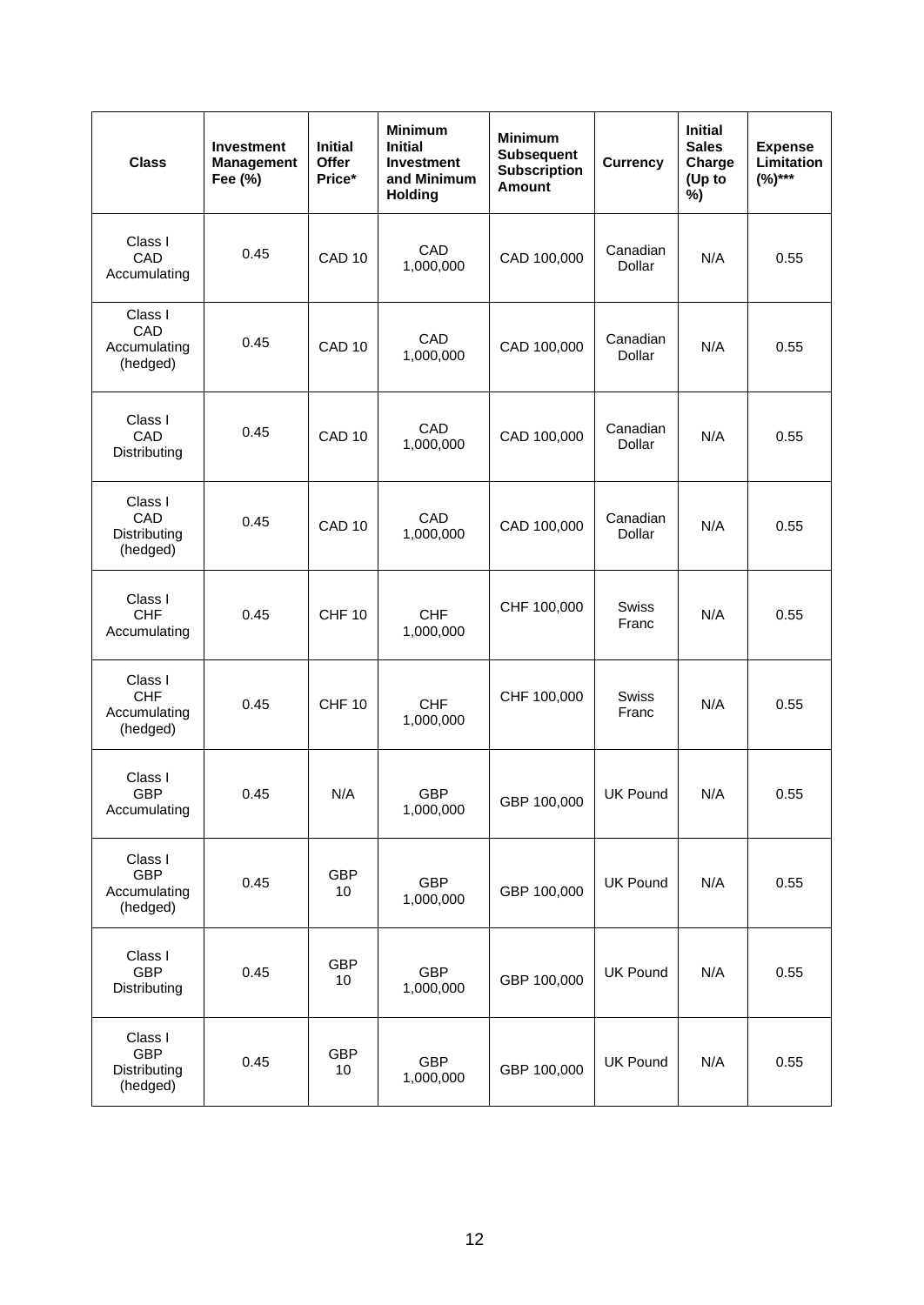| <b>Class</b>                                      | <b>Investment</b><br><b>Management</b><br>Fee (%) | <b>Initial</b><br>Offer<br>Price* | <b>Minimum</b><br><b>Initial</b><br><b>Investment</b><br>and Minimum<br><b>Holding</b> | <b>Minimum</b><br><b>Subsequent</b><br><b>Subscription</b><br><b>Amount</b> | <b>Currency</b>    | <b>Initial</b><br><b>Sales</b><br>Charge<br>(Up to<br>%) | <b>Expense</b><br>Limitation<br>$(%)***$ |
|---------------------------------------------------|---------------------------------------------------|-----------------------------------|----------------------------------------------------------------------------------------|-----------------------------------------------------------------------------|--------------------|----------------------------------------------------------|------------------------------------------|
| Class I<br><b>EUR</b><br>Accumulating             | 0.45                                              | Euro<br>10                        | Euro<br>1,000,000                                                                      | Euro 100,000                                                                | Euro               | N/A                                                      | 0.55                                     |
| Class I<br><b>EUR</b><br>Accumulating<br>(hedged) | 0.45                                              | Euro<br>10                        | Euro<br>1,000,000                                                                      | Euro 100,000                                                                | Euro               | N/A                                                      | 0.55                                     |
| Class I<br><b>JPY</b><br>Accumulating             | 0.45                                              | <b>JPY</b><br>1,000               | <b>JPY</b><br>100,000,000                                                              | <b>JPY</b><br>10,000,000                                                    | Japanese<br>Yen    | N/A                                                      | 0.55                                     |
| Class I<br><b>JPY</b><br>Accumulating<br>(hedged) | 0.45                                              | <b>JPY</b><br>1,000               | <b>JPY</b><br>100,000,000                                                              | <b>JPY</b><br>10,000,000                                                    | Japanese<br>Yen    | N/A                                                      | 0.55                                     |
| Class I<br><b>JPY</b><br>Distributing             | 0.45                                              | <b>JPY</b><br>1,000               | <b>JPY</b><br>100,000,000                                                              | <b>JPY</b><br>10,000,000                                                    | Japanese<br>Yen    | N/A                                                      | 0.55                                     |
| Class I<br><b>JPY</b><br>Distributing<br>(hedged) | 0.45                                              | <b>JPY</b><br>1,000               | <b>JPY</b><br>100,000,000                                                              | <b>JPY</b><br>10,000,000                                                    | Japanese<br>Yen    | N/A                                                      | 0.55                                     |
| Class I<br><b>NOK</b><br>Accumulating             | 0.45                                              | <b>NOK</b><br>100                 | <b>NOK</b><br>10,000,000                                                               | <b>NOK</b><br>1,000,000                                                     | Norwegian<br>Krone | N/A                                                      | 0.55                                     |
| Class I<br><b>NOK</b><br>Accumulating<br>(hedged) | 0.45                                              | <b>NOK</b><br>100                 | <b>NOK</b><br>10,000,000                                                               | <b>NOK</b><br>1,000,000                                                     | Norwegian<br>Krone | N/A                                                      | 0.55                                     |
| Class I<br><b>USD</b><br>Accumulating             | 0.45                                              | N/A                               | <b>USD</b><br>1,000,000                                                                | USD 100,000                                                                 | <b>US Dollar</b>   | N/A                                                      | 0.55                                     |
| Class Q GBP<br>Accumulating                       | 0.35                                              | N/A                               | <b>GBP</b><br>5,000,000                                                                | GBP 500,000                                                                 | <b>UK Pound</b>    | N/A                                                      | 0.45                                     |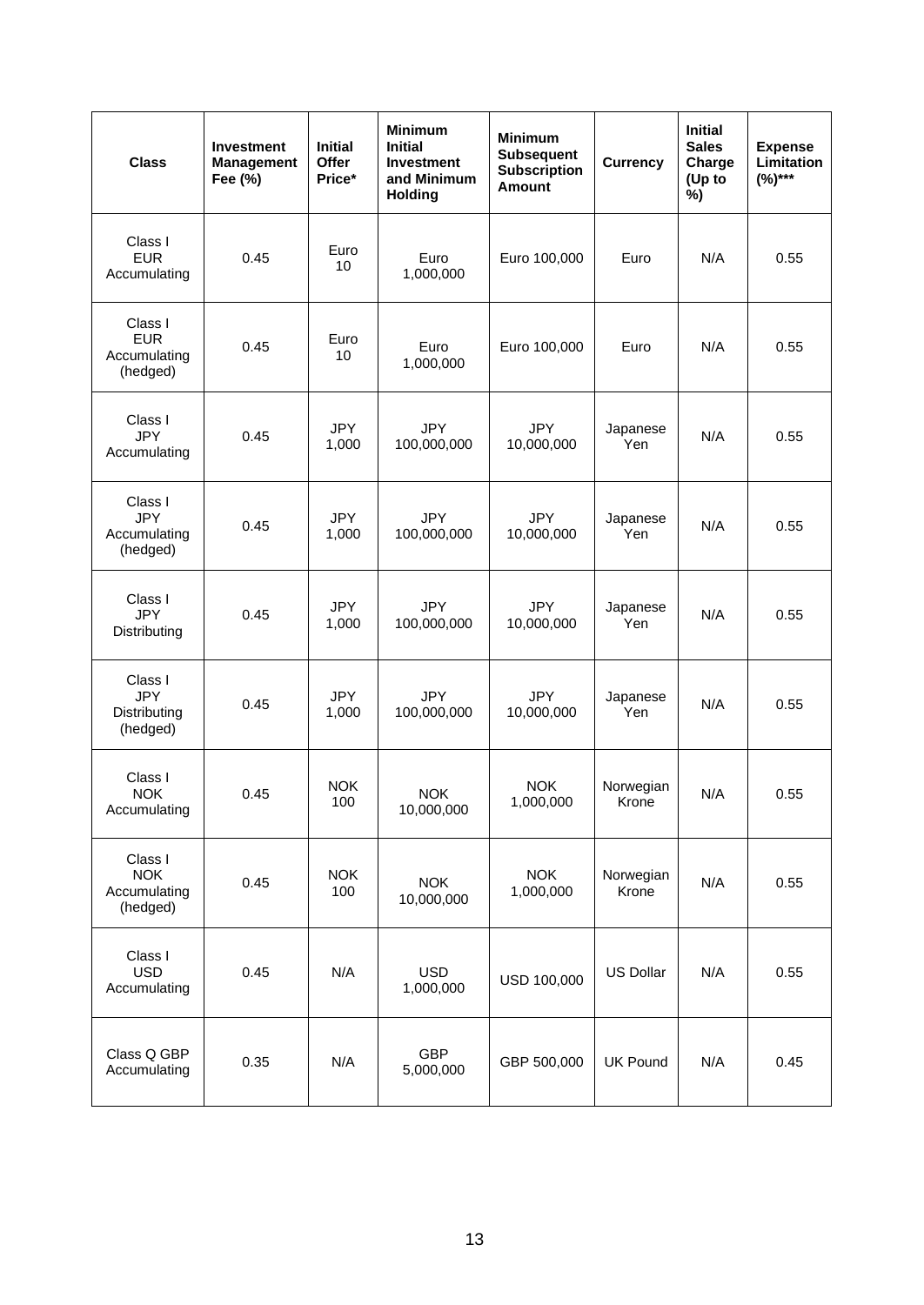| <b>Class</b>                                      | <b>Investment</b><br><b>Management</b><br>Fee (%) | <b>Initial</b><br>Offer<br>Price* | <b>Minimum</b><br><b>Initial</b><br><b>Investment</b><br>and Minimum<br><b>Holding</b> | <b>Minimum</b><br><b>Subsequent</b><br><b>Subscription</b><br><b>Amount</b> | <b>Currency</b>       | <b>Initial</b><br><b>Sales</b><br>Charge<br>(Up to<br>%) | <b>Expense</b><br><b>Limitation</b><br>$(%)***$ |
|---------------------------------------------------|---------------------------------------------------|-----------------------------------|----------------------------------------------------------------------------------------|-----------------------------------------------------------------------------|-----------------------|----------------------------------------------------------|-------------------------------------------------|
| Class Q EUR<br>Accumulating                       | 0.35                                              | N/A                               | Euro<br>5,000,000                                                                      | Euro 500,000                                                                | Euro                  | N/A                                                      | 0.45                                            |
| Class Q USD<br>Accumulating                       | 0.35                                              | N/A                               | <b>USD</b><br>5,000,000                                                                | USD 500,000                                                                 | <b>US Dollar</b>      | N/A                                                      | 0.45                                            |
| Class R<br>CAD<br>Accumulating                    | 0.45                                              | CAD <sub>10</sub>                 | CAD 1,000                                                                              | <b>CAD 50</b>                                                               | Canadian<br>Dollar    | N/A                                                      | 0.55                                            |
| Class R<br>CAD<br>Accumulating<br>(hedged)        | 0.45                                              | CAD <sub>10</sub>                 | CAD 1,000                                                                              | <b>CAD 50</b>                                                               | Canadian<br>Dollar    | N/A                                                      | 0.55                                            |
| Class R<br>CAD<br>Distributing                    | 0.45                                              | CAD <sub>10</sub>                 | CAD 1,000                                                                              | <b>CAD 50</b>                                                               | Canadian<br>Dollar    | N/A                                                      | 0.55                                            |
| Class R<br>CAD<br>Distributing<br>(hedged)        | 0.45                                              | CAD <sub>10</sub>                 | CAD 1,000                                                                              | <b>CAD 50</b>                                                               | Canadian<br>Dollar    | N/A                                                      | 0.55                                            |
| Class R<br><b>CHF</b><br>Accumulating             | 0.45                                              | <b>CHF 10</b>                     | <b>CHF</b><br>1,000                                                                    | <b>CHF</b><br>50                                                            | <b>Swiss</b><br>Franc | N/A                                                      | 0.55                                            |
| Class R<br><b>CHF</b><br>Accumulating<br>(hedged) | 0.45                                              | <b>CHF 10</b>                     | <b>CHF</b><br>1,000                                                                    | <b>CHF</b><br>50                                                            | Swiss<br>Franc        | N/A                                                      | 0.55                                            |
| Class R<br><b>GBP</b><br>Accumulating             | 0.45                                              | <b>GBP</b><br>10                  | <b>GBP</b><br>1,000                                                                    | <b>GBP</b><br>50                                                            | <b>UK Pound</b>       | N/A                                                      | 0.55                                            |
| Class R<br><b>GBP</b><br>Accumulating<br>(hedged) | 0.45                                              | <b>GBP</b><br>10                  | <b>GBP</b><br>1,000                                                                    | <b>GBP</b><br>50                                                            | <b>UK Pound</b>       | N/A                                                      | 0.55                                            |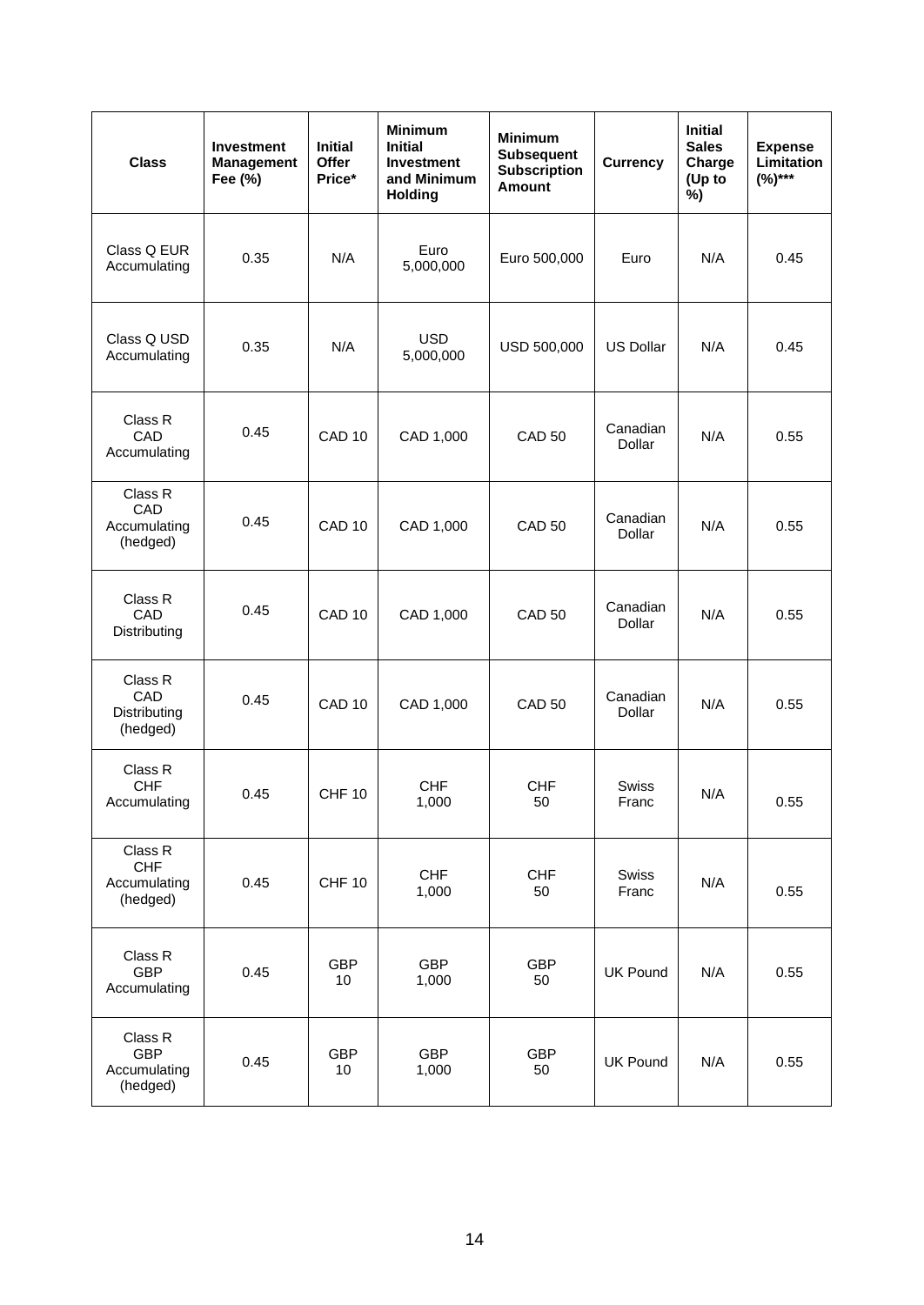| <b>Class</b>                                      | <b>Investment</b><br><b>Management</b><br>Fee (%) | <b>Initial</b><br>Offer<br>Price* | <b>Minimum</b><br><b>Initial</b><br><b>Investment</b><br>and Minimum<br><b>Holding</b> | <b>Minimum</b><br><b>Subsequent</b><br><b>Subscription</b><br><b>Amount</b> | <b>Currency</b>    | <b>Initial</b><br><b>Sales</b><br>Charge<br>(Up to<br>%) | <b>Expense</b><br><b>Limitation</b><br>$(%)***$ |
|---------------------------------------------------|---------------------------------------------------|-----------------------------------|----------------------------------------------------------------------------------------|-----------------------------------------------------------------------------|--------------------|----------------------------------------------------------|-------------------------------------------------|
| Class R<br><b>GBP</b><br>Distributing             | 0.45                                              | <b>GBP</b><br>10                  | <b>GBP</b><br>1,000                                                                    | <b>GBP</b><br>50                                                            | <b>UK Pound</b>    | N/A                                                      | 0.55                                            |
| Class R<br><b>GBP</b><br>Distributing<br>(hedged) | 0.45                                              | <b>GBP</b><br>10                  | <b>GBP</b><br>1,000                                                                    | <b>GBP</b><br>50                                                            | <b>UK Pound</b>    | N/A                                                      | 0.55                                            |
| Class R<br><b>EUR</b><br>Accumulating             | 0.45                                              | Euro<br>10                        | <b>EUR</b><br>1,000                                                                    | <b>EUR</b><br>50                                                            | Euro               | N/A                                                      | 0.55                                            |
| Class R<br><b>EUR</b><br>Accumulating<br>(hedged) | 0.45                                              | Euro<br>10                        | <b>EUR</b><br>1,000                                                                    | <b>EUR</b><br>50                                                            | Euro               | N/A                                                      | 0.55                                            |
| Class R<br><b>JPY</b><br>Accumulating             | 0.45                                              | <b>JPY</b><br>1,000               | JPY 100,000                                                                            | JPY 5,000                                                                   | Japanese<br>Yen    | N/A                                                      | 0.55                                            |
| Class R<br><b>JPY</b><br>Accumulating<br>(hedged) | 0.45                                              | <b>JPY</b><br>1,000               | JPY 100,000                                                                            | JPY 5,000                                                                   | Japanese<br>Yen    | N/A                                                      | 0.55                                            |
| Class R<br><b>JPY</b><br>Distributing             | 0.45                                              | <b>JPY</b><br>1,000               | JPY 100,000                                                                            | JPY 5,000                                                                   | Japanese<br>Yen    | N/A                                                      | 0.55                                            |
| Class R<br><b>JPY</b><br>Distributing<br>(hedged) | 0.45                                              | <b>JPY</b><br>1,000               | JPY 100,000                                                                            | JPY 5,000                                                                   | Japanese<br>Yen    | N/A                                                      | 0.55                                            |
| Class R<br><b>NOK</b><br>Accumulating             | 0.45                                              | <b>NOK</b><br>100                 | <b>NOK</b><br>10,000                                                                   | <b>NOK</b><br>500                                                           | Norwegian<br>Krone | N/A                                                      | 0.55                                            |
| Class R<br><b>NOK</b><br>Accumulating<br>(hedged) | 0.45                                              | <b>NOK</b><br>100                 | <b>NOK</b><br>10,000                                                                   | <b>NOK</b><br>500                                                           | Norwegian<br>Krone | N/A                                                      | 0.55                                            |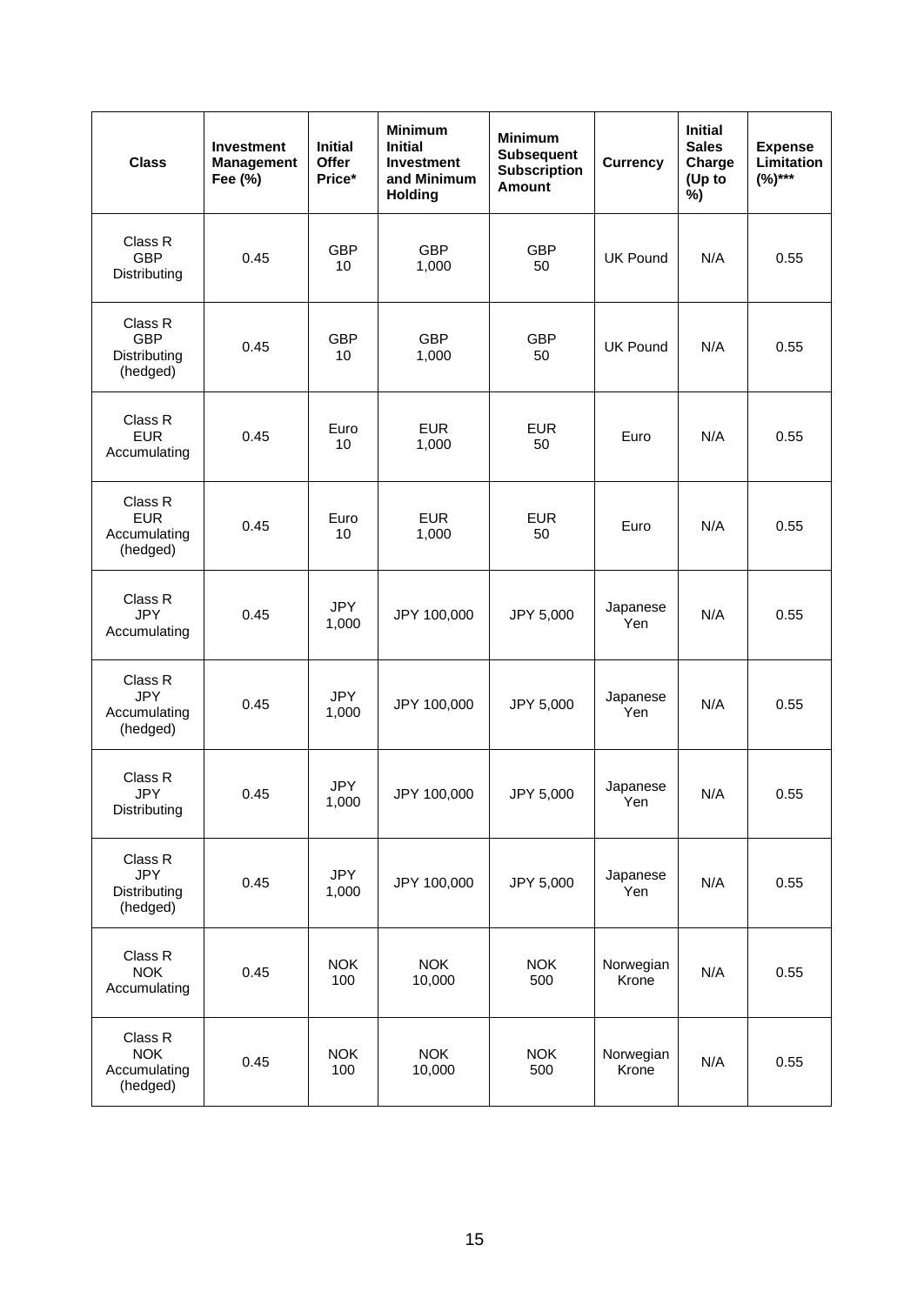| <b>Class</b>                                      | <b>Investment</b><br><b>Management</b><br>Fee (%) | <b>Initial</b><br>Offer<br>Price* | <b>Minimum</b><br><b>Initial</b><br><b>Investment</b><br>and Minimum<br><b>Holding</b> | <b>Minimum</b><br><b>Subsequent</b><br><b>Subscription</b><br><b>Amount</b> | <b>Currency</b>       | <b>Initial</b><br><b>Sales</b><br>Charge<br>(Up to<br>%) | <b>Expense</b><br>Limitation<br>$(%)***$ |
|---------------------------------------------------|---------------------------------------------------|-----------------------------------|----------------------------------------------------------------------------------------|-----------------------------------------------------------------------------|-----------------------|----------------------------------------------------------|------------------------------------------|
| Class R<br><b>USD</b><br>Accumulating             | 0.45                                              | <b>USD</b><br>10                  | <b>USD</b><br>1,000                                                                    | <b>USD</b><br>50                                                            | <b>US Dollar</b>      | N/A                                                      | 0.55                                     |
| Class R<br><b>USD</b><br>Distributing             | 0.45                                              | <b>USD</b><br>10                  | <b>USD</b><br>1,000                                                                    | <b>USD</b><br>50                                                            | <b>US Dollar</b>      | N/A                                                      | 0.55                                     |
| Class X<br>CAD<br>Accumulating                    | $N/A**$                                           | CAD <sub>10</sub>                 | CAD<br>10,000,000                                                                      | N/A                                                                         | Canadian<br>Dollar    | N/A                                                      | N/A                                      |
| Class X<br>CAD<br>Accumulating<br>(hedged)        | $N/A**$                                           | CAD <sub>10</sub>                 | CAD<br>10,000,000                                                                      | N/A                                                                         | Canadian<br>Dollar    | N/A                                                      | N/A                                      |
| Class X<br>CAD<br>Distributing                    | $N/A**$                                           | CAD <sub>10</sub>                 | CAD<br>10,000,000                                                                      | N/A                                                                         | Canadian<br>Dollar    | N/A                                                      | N/A                                      |
| Class X<br>CAD<br>Distributing<br>(hedged)        | $N/A**$                                           | CAD <sub>10</sub>                 | CAD<br>10,000,000                                                                      | N/A                                                                         | Canadian<br>Dollar    | N/A                                                      | N/A                                      |
| Class X<br><b>CHF</b><br>Accumulating             | $N/A**$                                           | <b>CHF 10</b>                     | <b>CHF</b><br>10,000,000                                                               | N/A                                                                         | <b>Swiss</b><br>Franc | N/A                                                      | N/A                                      |
| Class X<br><b>CHF</b><br>Accumulating<br>(hedged) | $N/A**$                                           | <b>CHF 10</b>                     | <b>CHF</b><br>10,000,000                                                               | N/A                                                                         | Swiss<br>Franc        | N/A                                                      | N/A                                      |
| Class X<br><b>GBP</b><br>Accumulating             | $N/A**$                                           | <b>GBP</b><br>10                  | <b>GBP</b><br>10,000,000                                                               | N/A                                                                         | <b>UK Pound</b>       | N/A                                                      | N/A                                      |
| Class X<br><b>GBP</b><br>Accumulating<br>(hedged) | $N/A**$                                           | <b>GBP</b><br>10                  | <b>GBP</b><br>10,000,000                                                               | N/A                                                                         | <b>UK Pound</b>       | N/A                                                      | N/A                                      |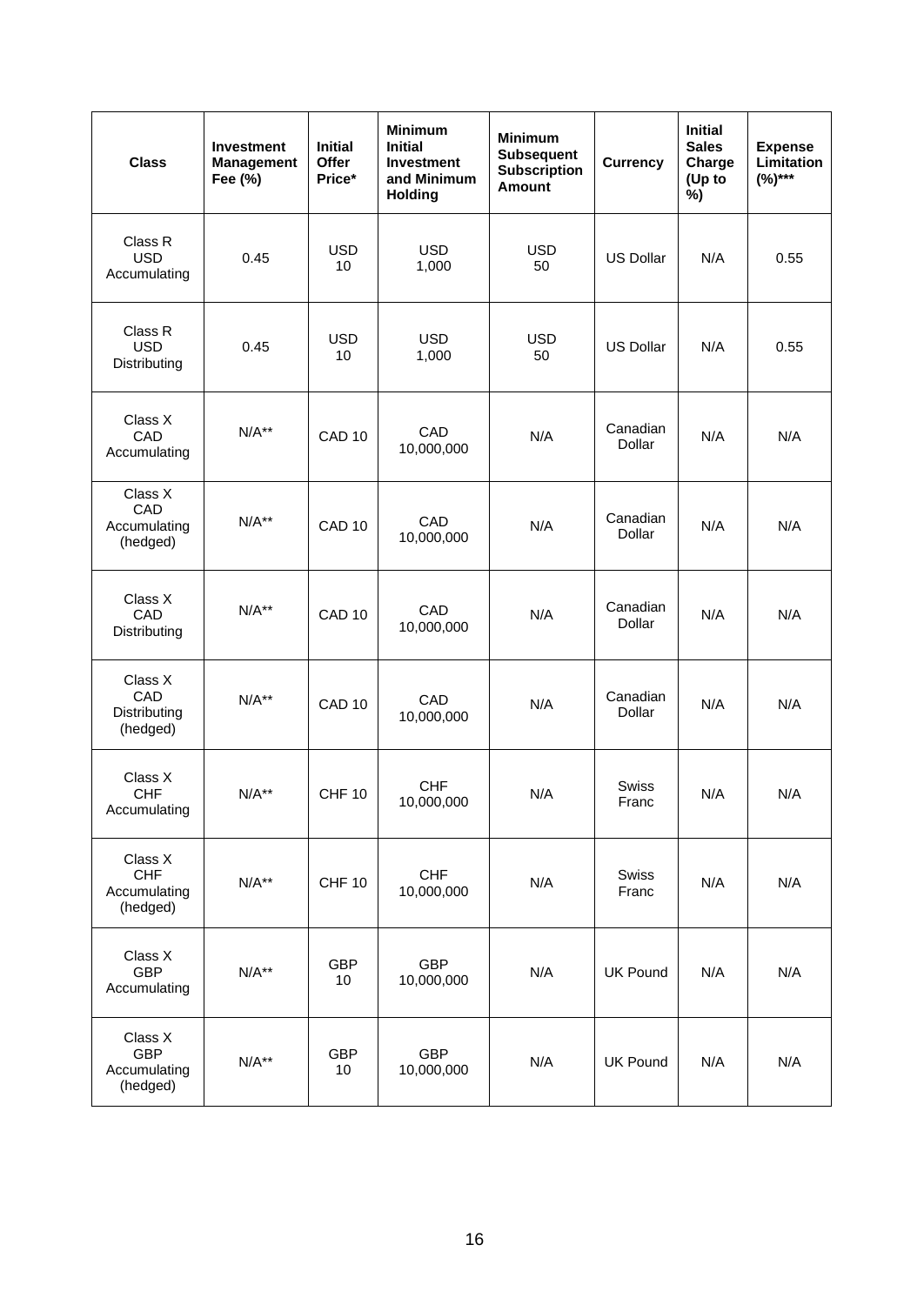| <b>Class</b>                                      | <b>Investment</b><br><b>Management</b><br>Fee (%) | <b>Initial</b><br>Offer<br>Price* | <b>Minimum</b><br><b>Initial</b><br><b>Investment</b><br>and Minimum<br><b>Holding</b> | <b>Minimum</b><br><b>Subsequent</b><br><b>Subscription</b><br><b>Amount</b> | <b>Currency</b>    | <b>Initial</b><br><b>Sales</b><br>Charge<br>(Up to<br>%) | <b>Expense</b><br>Limitation<br>$(%)***$ |
|---------------------------------------------------|---------------------------------------------------|-----------------------------------|----------------------------------------------------------------------------------------|-----------------------------------------------------------------------------|--------------------|----------------------------------------------------------|------------------------------------------|
| Class X<br><b>GBP</b><br>Distributing             | $N/A**$                                           | <b>GBP 10</b>                     | <b>GBP</b><br>10,000,000                                                               | N/A                                                                         | <b>UK Pound</b>    | N/A                                                      | N/A                                      |
| Class X<br><b>GBP</b><br>Distributing<br>(hedged) | $N/A**$                                           | <b>GBP 10</b>                     | <b>GBP</b><br>10,000,000                                                               | N/A                                                                         | <b>UK Pound</b>    | N/A                                                      | N/A                                      |
| Class X<br><b>EUR</b><br>Accumulating             | $N/A**$                                           | Euro<br>10                        | <b>EUR</b><br>10,000,000                                                               | N/A                                                                         | Euro               | N/A                                                      | N/A                                      |
| Class X<br><b>EUR</b><br>Accumulating<br>(hedged) | $N/A**$                                           | Euro<br>10                        | <b>EUR</b><br>10,000,000                                                               | N/A                                                                         | Euro               | N/A                                                      | N/A                                      |
| Class X<br><b>JPY</b><br>Accumulating             | $N/A**$                                           | <b>JPY</b><br>1,000               | <b>JPY</b><br>1,000,000,000                                                            | N/A                                                                         | Japanese<br>Yen    | N/A                                                      | N/A                                      |
| Class X<br><b>JPY</b><br>Accumulating<br>(hedged) | $N/A**$                                           | <b>JPY</b><br>1,000               | <b>JPY</b><br>1,000,000,000                                                            | N/A                                                                         | Japanese<br>Yen    | N/A                                                      | N/A                                      |
| Class X<br><b>JPY</b><br>Distributing             | $N/A**$                                           | <b>JPY</b><br>1,000               | <b>JPY</b><br>1,000,000,000                                                            | N/A                                                                         | Japanese<br>Yen    | N/A                                                      | N/A                                      |
| Class X<br><b>JPY</b><br>Distributing<br>(hedged) | $N/A**$                                           | <b>JPY</b><br>1,000               | <b>JPY</b><br>1,000,000,000                                                            | N/A                                                                         | Japanese<br>Yen    | N/A                                                      | N/A                                      |
| Class X<br><b>NOK</b><br>Accumulating             | $N/A**$                                           | <b>NOK</b><br>100                 | <b>NOK</b><br>100,000,000                                                              | N/A                                                                         | Norwegian<br>Krone | N/A                                                      | N/A                                      |
| Class X<br><b>NOK</b><br>Accumulating<br>(hedged) | $N/A**$                                           | <b>NOK</b><br>100                 | <b>NOK</b><br>100,000,000                                                              | N/A                                                                         | Norwegian<br>Krone | N/A                                                      | N/A                                      |